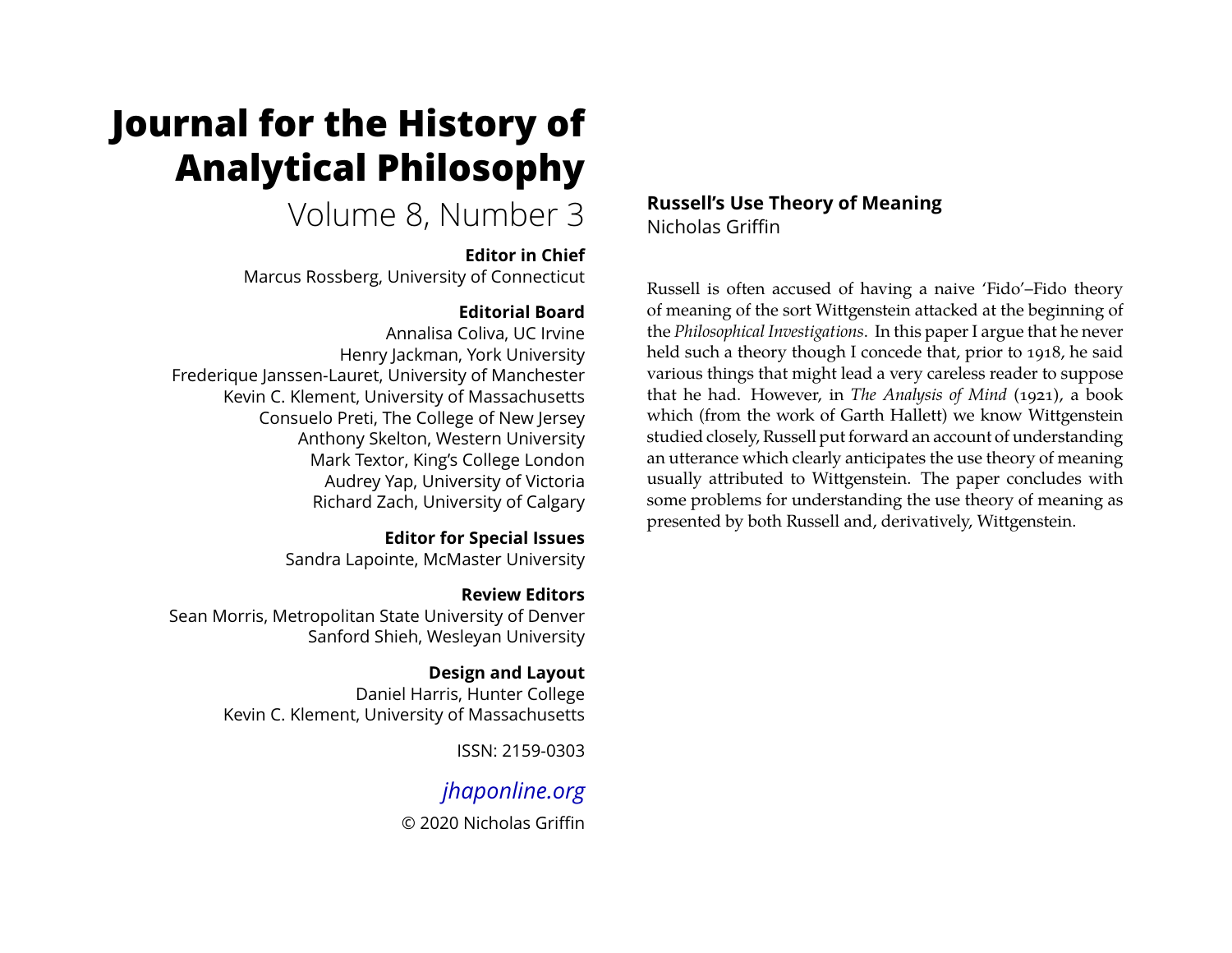## **Russell's Use Theory of Meaning**

Nicholas Griffin

#### **1. The Prevailing Wisdom**

Around the middle of the last century the view was widespread that Russell held a reference theory of meaning; that is, that he thought that the meaning of an expression (perhaps, all expressions; at least, most) was the object it referred to. This was typically taken to be his default position on meaning; the view to which he returned throughout his career, even though he might acknowledge exceptions. For example, it was generally acknowledged that the theory of descriptions had some impact on Russell's views in this area, but not that it caused him to abandon the reference theory.

Strawson, for example, famously identified '[t]he source of Russell's mistake' in the theory of descriptions as his failure to distinguish the use of an expression from the expression itself, as a result of which he 'confused meaning . . . with referring' and thus came to think that, at least in the case of singular referring expressions, 'their meaning must *be* the particular object which they are used to refer to' [\(Strawson 1950,](#page-18-0) 143). Ryle, anticipating complexities to come, breaks the doctrine up into two theses: first, that all words (syncategoremata excepted) are names; and, second, that names mean what they stand for. This 'monstrous howler', he claims, was 'responsible for a large number of radical absurdities in philosophy in general and the philosophy of logic in particular.' It was, he claims, 'a fetter round the ankles' of Meinong, Frege, Moore, Russell, and even the early Wittgenstein. Russell, he acknowledges, made some 'big emendations' to the theory, but was never able fully to free himself from its toils [\(Ryle](#page-18-1) [1957,](#page-18-1) 353–54). The view is to be found also in Russell scholarship (such as it was) of the same general period. Thus [Pears](#page-18-2) [\(1967,](#page-18-2) 180) says: 'Certainly [Russell] always held a denotational theory of meaning', and [Jager](#page-18-3) [\(1972,](#page-18-3) 273) maintains that for Russell 'the meanings of words are ontological entities or sensory objects'—a rather curious disjunction.[1](#page-1-0)

Not only is it widely held that the reference theory was Russell's theory of meaning, but it is almost universally agreed to be an extremely silly one. Thus, for example, Strawson, while identifying the theory as the source of Russell's confusions in the theory of descriptions, offers the following cunning argument against the theory: I can pull my handkerchief out of my pocket, but it makes no sense to talk of pulling the meaning of the phrase 'my handkerchief' out of my pocket [\(Strawson 1950,](#page-18-0) 143). The theory is indeed subject to a host of such absurdities. [Ryle](#page-18-1) [\(1957,](#page-18-1) 335), warming to the theme, devotes a paragraph to listing things that it would be meaningless to say about the meaning of 'Sir Edmund Hillary', but not about Sir Edmund himself (and *vice versa*).<sup>[2](#page-1-1)</sup> But he gives other arguments as well: for example, that two expressions may differ in meaning but have the same reference, and that an expression may be meaningful even when it has no reference (354–55). In doing this, Ryle, rather strangely and apparently unwittingly, presents arguments which are very similar to two of the three arguments that Russell gave for postulating denoting concepts in *The Principles of Mathematics* [\(POM,](#page-13-0) 64, 73).

<span id="page-1-0"></span><sup>&</sup>lt;sup>1</sup>I don't want to suggest that this was an interpretation of Russell that died forty years ago. It can be still be found in much more recent writings: e.g., [Martinich](#page-18-4) [\(1997,](#page-18-4) 15) ('[F]or Russell the meaning of a word is what it directly denotes'); [Soames](#page-18-5) [\(2003,](#page-18-5) 184) (Russell assumed 'there are simple elements of language—expressions the meanings of which consist simply in the things they stand for'); [Hacker](#page-17-0) [\(2010,](#page-17-0) 34) ('Wittgenstein . . . object[s] to . . . the crude error he had inherited from Frege and Russell, of holding that the meaning of a word is *the object it stands for.*')

<span id="page-1-1"></span><sup>2</sup>For example, the meaning of 'Sir Edmund Hillary' does not die when Sir Edmund does. This basic argument, the template for many of the others, is found (and this is perhaps its original source) in [PI,](#page-13-0) §40. [Hallett](#page-18-6) [\(1977,](#page-18-6) 116–17, 120) identifies Russell as among the targets of Wittgenstein's argument there.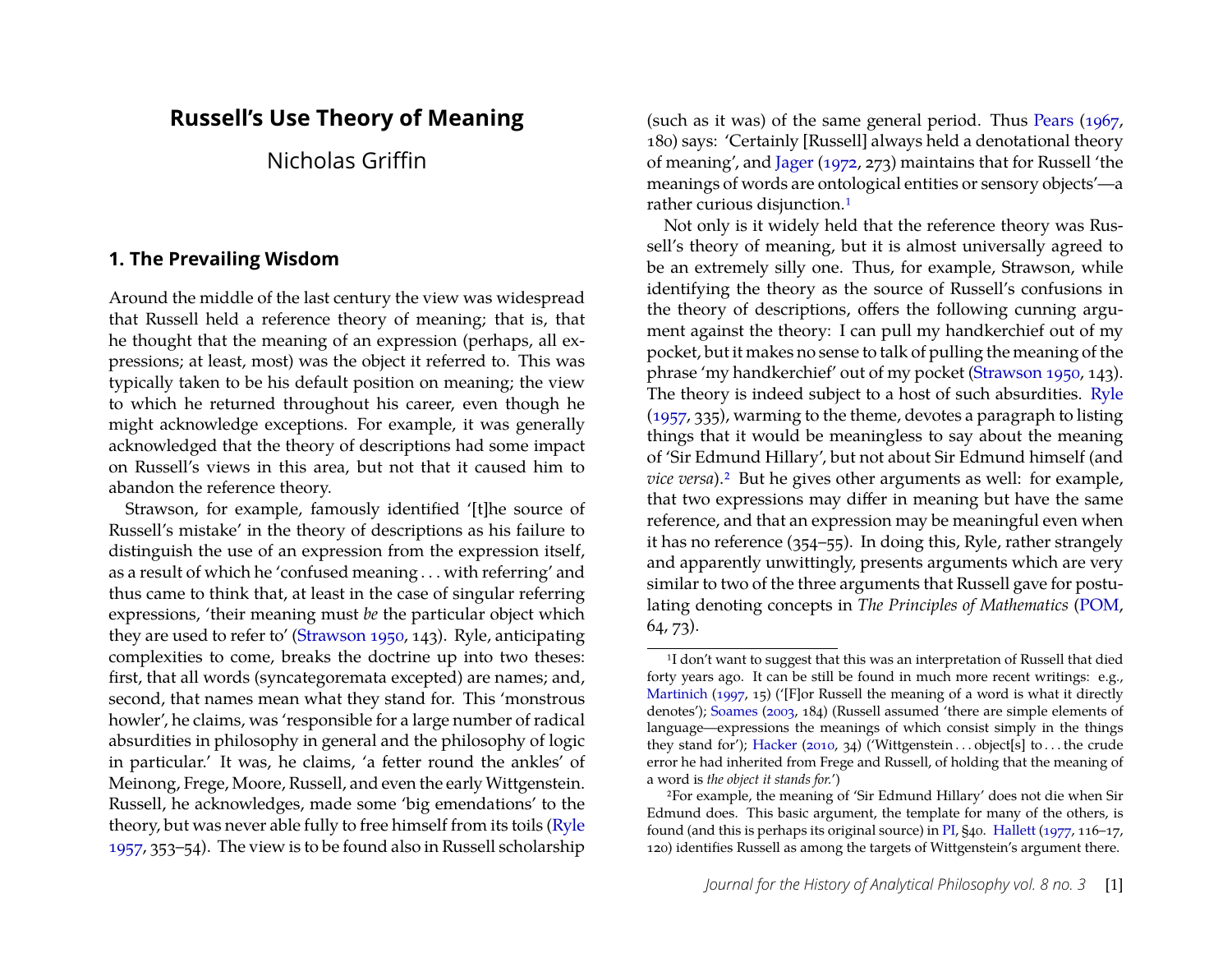But this should give us pause. How could a major philosopher like Russell subscribe to so absurd a theory of meaning, especially when some of the arguments that refute it are variations of arguments that Russell himself had put forward? The implied answer is that Russell was a careless philosopher, always more anxious to complete a book or a paper than to ponder carefully the consequences of his position. In this, of course, he is taken to compare badly with his foil, Wittgenstein, who, whatever he might be accused of, could not be accused of that.

And it gets worse. According to Ryle, two theses make up the reference theory and the first is that all words are names. Now it was, and was taken to be by Russell and others, one of the signal virtues of Russell's theory of descriptions that it showed that definite descriptions were not names. So how was it possible to attribute to Russell the reference theory of meaning when one of Russell's main contributions to the philosophy of language directly denied one of the two theses which constituted the theory? Here Ryle is forced by the clarity of his own exposition to give ground. 'Russell', he says, 'found himself forced to say of some expressions which had previously been supposed to name or denote, that they had to be given exceptional treatment . . . Here Russell was on the brink of allowing that the meanings or significations of many kinds of expressions are matters not of *naming* things but of *saying* things. But he was . . . still held up by the idea that saying is itself just another kind of naming, i.e., naming a complex or an "objective" or a proposition . . . ' [\(Ryle](#page-18-1) [1957,](#page-18-1) 362).[3](#page-2-0)

Ryle's contrast between naming and saying is significant, for it points us towards Wittgenstein, who is hailed as providing the solution to the problem by recognizing that the meaning of an expression is to be found in its use. On Ryle's account, Russell was able partly to detach the notion of meaning from that of naming and, through the theory of types, partly re-attach it to the concept of saying, since the theory of types helped demarcate what could or could not be said by means of an expression and this demarcation specified its meaning. 'To know what an expression means . . . is to know the rules of the employment of that expression' [\(Ryle 1957,](#page-18-1) 363). This insight, so Ryle and many others claim, was achieved only in Wittgenstein's later work, where it is encapsulated in the slogan: 'the meaning of a word is its use in the language' [\(PI,](#page-13-0) §43). But Ryle held that, even in the *Tractatus* [\(TLP\)](#page-13-0), though 'Wittgenstein still had one foot in the denotationist camp, . . . his other foot was already free' [\(Ryle](#page-18-1) [1957,](#page-18-1) 363).

Now I'm not sure which foot Ryle thought was free, for in the *Tractatus* Wittgenstein says this:

- 3.202 The simple signs employed in propositions are called names.
- 3.203 The name means the object. The object is its meaning [*Bedeutung*].

The two theses which, according to Ryle, constitute the denotationist's 'monstrous howler' would seem to be close paraphrases of Wittgenstein's two propositions.[4](#page-2-1) Indeed, we may wonder whether Wittgenstein had so much as a toe free. [TLP](#page-13-0) 3.326 ('In order to recognize the symbol in the sign we must consider the significant use') is sometimes cited to suggest that he did. But when we consult his distinction between signs and symbols [\(TLP,](#page-13-0) 3.323), we find it concerns homonyms for different parts of speech. It is exemplified in the sentence 'Green is green', where

<span id="page-2-0"></span><sup>&</sup>lt;sup>3</sup>This, however, can hardly be said to cover the case of definite descriptions which, for Russell, name neither objects, nor objectives, complexes or propositions, they simply do not name at all.

<span id="page-2-1"></span><sup>4</sup>It is worth noting that Russell *never* held that all symbols (simple or otherwise) were names, though this view has often been attributed to him (perhaps by confusing his version of logical atomism with Wittgenstein's). See, e.g., [Black](#page-17-1) [\(1944,](#page-17-1) 252) and Russell's reply: 'Ever since my chapter [in [POM\]](#page-13-0), on "Proper Names, Adjectives and Verbs", I have emphasized the impossibility of a language consisting only of proper names' [\(RTC,](#page-13-0) 693).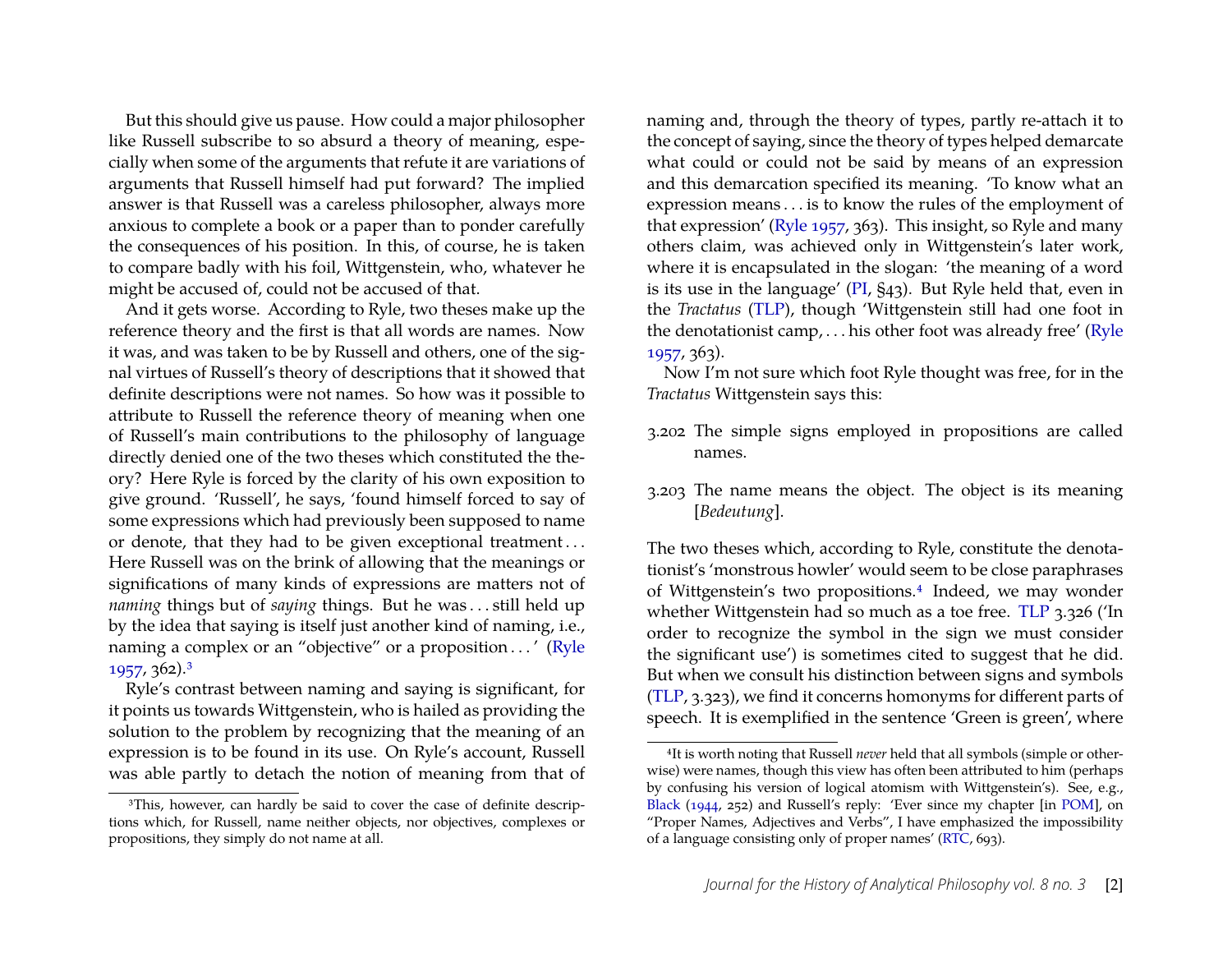the first word is a proper name and the third an adjective. Here a single sign (the word 'green') 'signifies in two different ways' and thus is used as two different symbols. As an anticipation of the use theory of meaning, this is an exceedingly modest beginning. But whether Wittgenstein had a foot or merely a toe free of the reference theory in the *Tractatus* is less important than the fundamental insight, that purportedly came to him later, namely that meaning is something fundamentally different, that it is the *use* that expressions have in the language.

So here we have the full philosophical story in outline. Russell early in his career committed a monstrous howler in identifying the meaning of an expression with its reference. For the rest of his career he failed to see the absurdity of the theory he had embraced, and was led as a result into numerous errors. It was only when Wittgenstein revealed the use theory of meaning that we learnt how to correct Russell's blunder and properly diagnose the errors into which he had been led. To mix a variety of Wittgensteinian metaphors: Russell was held fast by a misleading picture until Wittgenstein, with the use theory of meaning, showed the way out of the fly-bottle. It's a perfect piece of philosophical mythology masquerading as history. And it was, and perhaps still is, remarkably widely held.

#### **2. Russell on Meaning: 1903–1918**

The widespread attribution of the reference theory to Russell does not, of course, come out of thin air. In the period from 1903 to 1918 Russell held something akin to a reference theory of meaning, though not the ludicrous one that Ryle and Strawson suppose. It should be noted at the outset, however, that throughout the period to 1918, Russell thought that language was largely irrelevant to his concerns in logic and the philosophy of mathematics, so he had comparatively little to say about the philosophy of language. In particular, he did not offer any carefully articulated and fully worked out account of linguistic meaning. Instead, we have to work from a number of scattered remarks, the most elaborate and substantial of which are to be found in *The Principles of Mathematics* [\(POM\)](#page-13-0) at the very beginning of the period. Another thing to be noted is that philosophers use their technical vocabulary in different ways to mean different things, and thus it behoves us to play close attention to the vocabulary Russell uses and the way he uses it. One might have thought that ordinary language philosophers would not need to be reminded of this.

Russell's two terms of art in the area we are concerned with during this period are 'meaning' and 'denotation'. 'Denotation' in the period to 1905 was a special logical term which had essentially nothing to do with language: it was not words or expressions that denoted, but concepts. Moreover, the treatment of denotation was of vital importance for Russell's analysis of mathematics, resulting ultimately in his account of descriptive functions [\(PM,](#page-13-0) \*30). 'Meaning', on the other hand, was of much less significance to him. It was a linguistic term—words and expressions meant something—but not exclusively so: items other than words and expressions might mean. It was also a term that Russell thought had already been philosophically compromised, in particular by F. H. Bradley, and Russell did not think that it was part of his task to rehabilitate it. I think it is possible to discern a sketch for a theory of meaning in Russell's writings up to 1918, but it is impossible to say how fully the sketch was developed. Most of our evidence for it comes from *The Principles of Mathematics*.

A key statement is the following, often cited in attributing a reference theory of meaning to Russell:

[I]t must be admitted, I think, that every word occurring in a sentence must have *some* meaning: a perfectly meaningless sound could not be employed in the more or less fixed way in which language employs words. The correctness of our philosophical analysis of a proposition may therefore be usefully checked by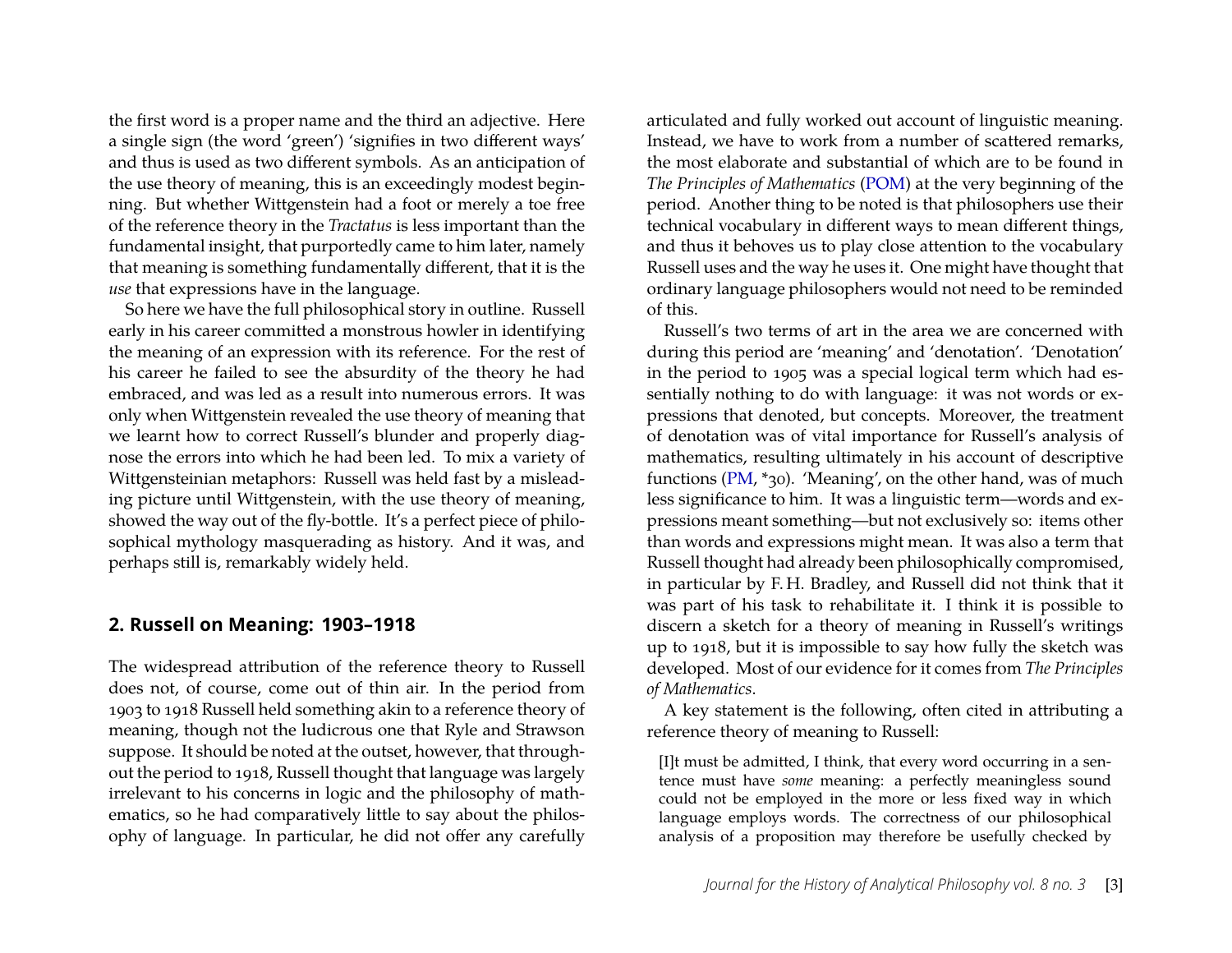the exercise of assigning the meaning of each word in the sentence expressing the proposition.  $(POM, 42)^5$  $(POM, 42)^5$ 

This is certainly a very object-heavy account of meaning, but it is not strictly the reference theory. It is important to distinguish objectual theories of meaning—theories (like Frege's theory of *Sinne*) that hold that the meaning of an expression is an object—from the proper subset of such theories which are reference theories—that is, theories which hold that the object an expression means is the object it refers to. Theories of both types face some difficult problems, but it is only the reference theories proper that face the sort of laughable absurdities that Ryle and Strawson complain of.

I'm going to call the position Russell held in *The Principles* a 'naive' theory of meaning, in contrast with the 'sophisticated' theory that followed the theory of descriptions. The label of course derives from naive set theory, where, for every predicate, there is a set; and from naive property theory (see [Field 2004\)](#page-17-2), where, for every predicate, there is a property. In the naive theory of meaning, for every expression there is an entity which it means. It seems unlikely that anyone has held the theory in exactly that form.[6](#page-4-1) Even Russell's naive theory only approximates it. As Russell acknowledges [\(POM,](#page-13-0) 42 n), the same proposition may be expressed in different languages by sentences with different numbers of words, so propositions cannot be identified simply by correlating their constituents 1–1 with the words in the sentences which express them. Russell's view is that grammar brings us 'nearer to a correct logic than the current opinions of philosophers' (*ibid.*), not that it actually provides us with one. Moreover, the objects which the expressions mean are not always the objects the expressions refer to, for many expressions do not refer at all, though they all mean something. In the case of what Russell calls 'denoting phrases', the phrase contributes a denoting concept to the proposition expressed. We may (with some hesitation) regard the denoting concept as the meaning of the denoting phrase, but we cannot under any circumstances identify it with the term it denotes, for there may be no such term and, even if there is, the term is not a denoting concept.<sup>[7](#page-4-2)</sup> This one qualification is sufficient to protect even Russell's naive theory from almost all of the absurdities that Ryle and Strawson allege against it.

Russell has a little more to say about meaning a bit later in the *Principles*. There, he rather carefully employs a distinction between 'meaning' and 'sense', using 'sense', which he never directly discusses, metatheoretically to explain 'meaning'. It is clear that he takes 'meaning' to be a technical philosophical term in need of theoretical explication, and 'sense' to be an ordinary non-technical term which could be used in the explication. The passage is worth quoting at length. In doing so I have underlined occurrences of the two words with which we are concerned. Russell starts with a reference to Bradley's theory

that all words stand for ideas having what [Bradley] calls *meaning*, and that in every judgment there is a something, the true subject of the judgment, which is not an idea and does not have meaning. To have meaning, it seems to me, is a notion confusedly compounded of logical and psychological elements. *Words* all have meaning, in

<span id="page-4-0"></span><sup>5</sup>This passage occurs in the first paragraph of the chapter on 'Proper Names, Adjectives, and Verbs' that Russell cited in his reply to Black.

<span id="page-4-1"></span><sup>&</sup>lt;sup>6</sup>It is, of course, the doctrine Wittgenstein imputes to St Augustine, and characterized thus: 'Every word has a meaning. The meaning is correlated with the word. It is the object for which the word stands.' [\(PI,](#page-13-0) §1). Though Wittgenstein scholars tend to refer to this as 'the Augustinian picture of meaning', it was not held by Augustine (cf. [Burnyeat 1987,](#page-17-3) for example). It is worth remarking more generally on the extent to which Wittgenstein's exposition of his later philosophy depends upon imaginary foils. His express purpose is to free us from 'pictures' which supposedly lead us into confusion. But the particular pictures he invokes as his foils are often of his own devising and have never actually led anyone into confusion. The more subtle views held by actual philosophers not infrequently evade the confusions with which he charges them—as even Russell's naive theory of meaning in the *Principles* evades the confusions imagined by Strawson and Ryle.

<span id="page-4-2"></span><sup>7</sup>This interpretation of Russell's 1903 theory of denoting is not uncontroversial. It is defended in detail in [Griffin](#page-17-4) [\(1996\)](#page-17-4) and [Makin](#page-18-7) [\(2000\)](#page-18-7).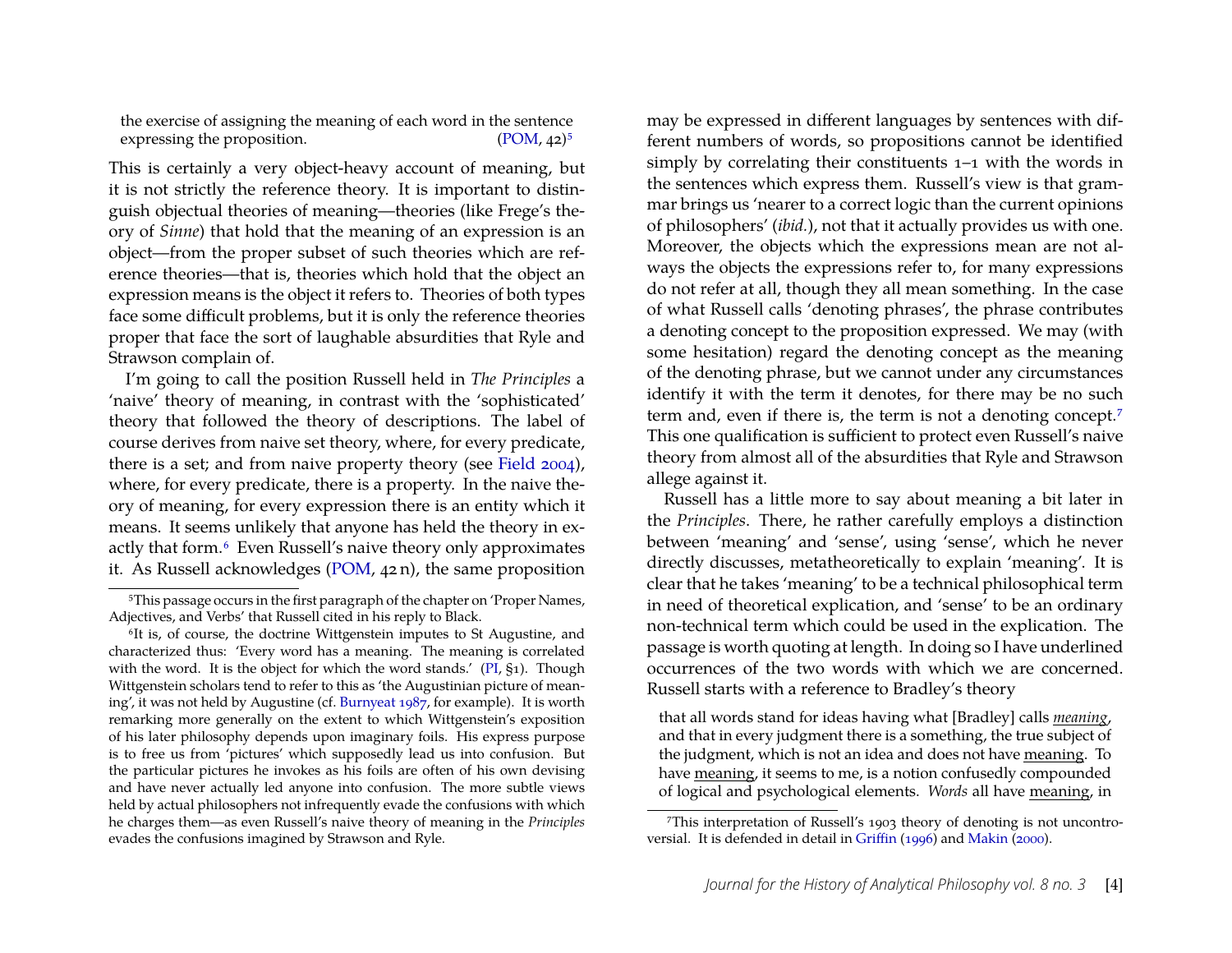the simple sense that they are symbols which stand for something other than themselves. But a proposition . . . does not itself contain words: it contains the entities indicated by words. Thus meaning, in the sense in which words have meaning, is irrelevant to logic. But such concepts as *a man* have meaning in another sense: they are, so to speak, symbolic in their own logical nature, because they have the property which I call *denoting*. That is to say, when *a man* occurs in a proposition . . . the proposition is not about the concept *a man*, but about something quite different, some actual biped denoted by the concept. Thus concepts of this kind have meaning in a nonpsychological sense. And in this sense, when we say 'this is a man,' we are making $\delta$  a proposition in which a concept is in some sense attached to what is not a concept. But when meaning is thus understood, the entity indicated by *John* does not have meaning, as Mr Bradley contends; and even among concepts it is only those that denote that have meaning. [\(POM,](#page-13-0) 47)

Russell weaves between 'meaning' and 'sense' so deftly in this passage that one might not notice (especially if one thinks that he is a fast and careless writer) that 'meaning' is always used for the concept under discussion and 'sense' is always used metatheoretically to describe it. But Russell was indeed self-conscious about the distinction, as he explained in a letter to Victoria Welby:

On p. 47, *sense* is used linguistically, as that which should be expounded in a dictionary, or that which should be as far as possible unaltered in translating into another language. This is the sense of a *word*, or the meaning of a word in the sense which I dismiss as irrelevant to logic, on the ground that logic is not concerned with words but with what they stand for.

As for *meaning* on p. 47, it begins by being whatever Mr Bradley intends to signify by *meaning*. This is what I contend to be a confused notion: my position is that (1) *all words* have a sense, but this is logically irrelevant, though it has influenced Bradley, (2) *some concepts* denote, as 'the present Prime Minister of England' denotes the actual man Mr. Arthur Balfour. The concept which denotes is not mental: it is the object of an idea, not the idea itself. Thus denoting in this sense has nothing psychological about it.[9](#page-5-1)

'Sense' as Russell uses it on page 47—what is given in dictionaries and preserved in translations—is, I think, the closest Russell comes in the *Principles* to a synonym for what Ryle and Strawson call 'meaning'. 'Meaning', as Russell uses it on page 42 and in one of the senses he describes on page 47—the sense in which all words have meaning because they 'stand for something other than themselves'—is a fundamentally different notion, not only from Strawson's notion of meaning but from his notion of reference as well. I think it is quite clear that in the *Principles* Russell takes the meaning of a word in this sense to be a term<sup>[10](#page-5-2)</sup> of some kind, both because everything that can be made the subject of a proposition is a term (and there are propositions about the meanings of words) and because propositions are made up of terms and, according to page 42, we can check 'the correctness of our philosophical analysis of a proposition' by 'assigning the meaning of each word in the sentence expressing the proposition'.

It is this point which I think is crucial for Russell's early theory of meaning. In the *Principles*, propositions were objective, mind- and language-independent, complex objects, which actually contained the term(s) they were about. The elements that made them up were objective, mind- and language-independent terms, indicated (to use Russell's favourite word for this relation) by the expressions occurring in a sentence which expresses the proposition. The sentences mean the propositions they express and I think it was Russell's view that an expression which occurs

<span id="page-5-0"></span><sup>8</sup>'Making' is a careless error: it would be rank psychologism at this stage in Russell's philosophical development to suppose that we make propositions, we rather express or assert them.

<span id="page-5-1"></span><sup>9</sup>Russell to Victoria Welby, 3 February, 1904 (Welby Papers, York University, Toronto). The letter is printed in full in [Griffin](#page-17-4) [\(1996,](#page-17-4) 58–60). Under (2) Russell originally wrote '*some ideas*' then crossed out '*ideas*' and wrote '*concepts*' above it. The phrase is mistranscribed at [Griffin](#page-17-4) [\(1996,](#page-17-4) 59). I am grateful to H. Walter Schmitz for pointing this out to me (cf. [Schmitz 2013,](#page-18-8) 217 n).

<span id="page-5-2"></span><sup>10</sup>'Term' is used here in Russell's technical sense [\(POM,](#page-13-0) 43–44).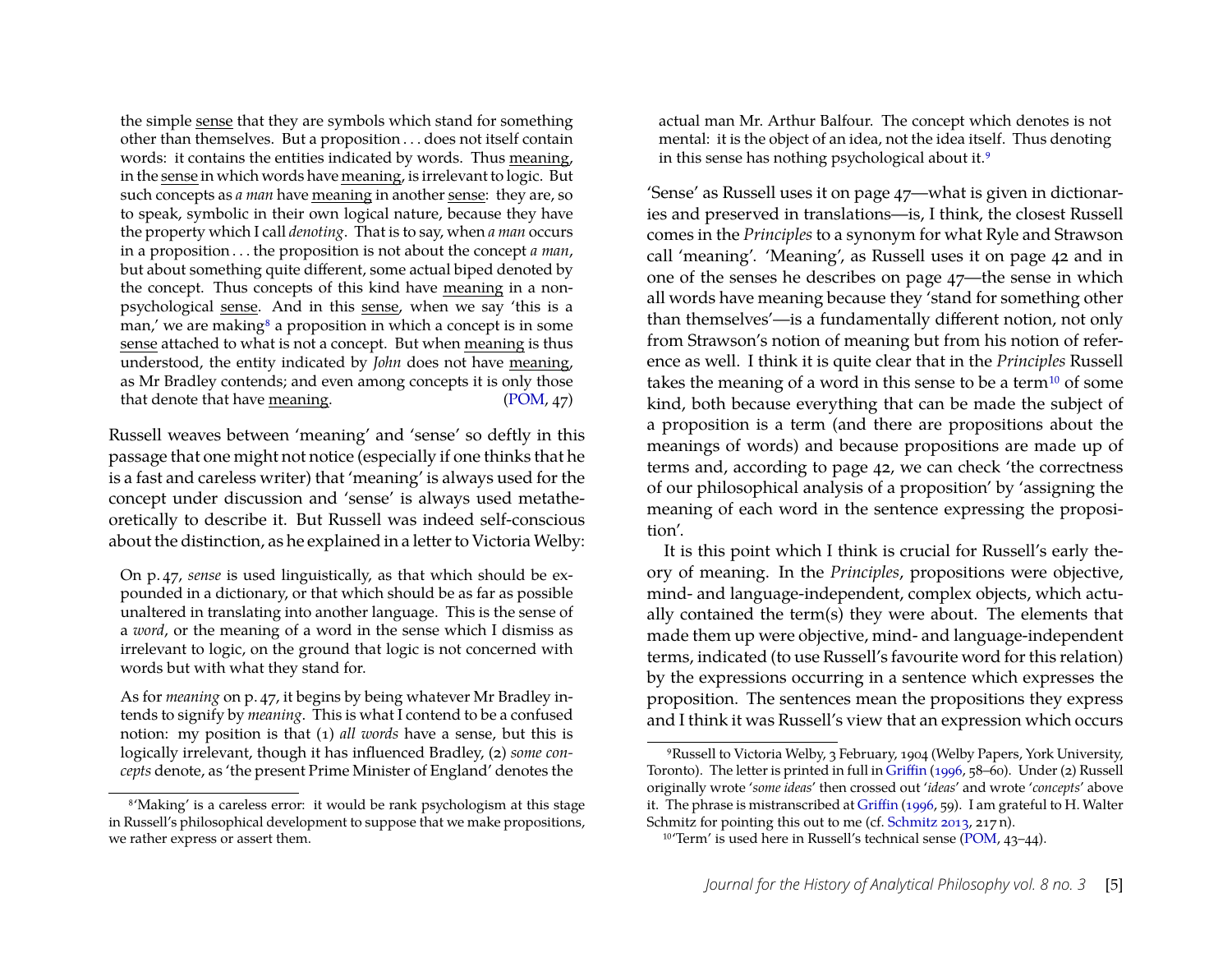in a sentence means the term that it contributes to the proposition that the sentence expresses.[11](#page-6-0) Different kinds of expressions mean different kinds of terms. Thus, roughly speaking, proper names mean things, definite descriptions (and quantificational expressions) mean denoting concepts, adjectives mean universals, and verbs mean relations. On this view, the meaning of an expression (denoting phrases excluded) is the term that it indicates; in the case of denoting phrases it is the denoting concept.[12](#page-6-1) This of course is the relation which Russell thought was irrelevant to logic, since logic, in his view, is not concerned with the expressions but with what they indicate.

None the less the attribution of this view to Russell gets some confirmation, not so much from what he says about 'meaning' but from how he uses the word. For example, in 'William James's Conception of Truth' (1908) he disputes the pragmatist claim that 'it is true that *p*' *means the same as* 'it is useful to believe that *p*'. Were this the case, he argues, these sentences would be 'merely different words for the same proposition', so that there 'would be no transition' from believing the one to believing the other. But there plainly is a transition and this shows, he says, that 'the word "true" represents for us a different idea from that represented by the phrase "useful to believe"' [\(WJCT,](#page-13-0) 477– 78). For our purposes, Russell's use of a psychological example,

believing, is unfortunate, since it complicates matters by bringing in the fourth element of Russell's semantics, ideas, the objects of which are what the expressions mean. For our purposes, ideas are an avoidable diversion intended to link propositions with thought (and other psychological processes), they play a role in a broader philosophical project, but can be neglected in dealing with semantics.

Russell's position is a complex one and not at all easy to make out, but I think the basic idea can be discerned, namely, that the meaning of an expression is the term it contributes to the proposition which is expressed by the sentence in which it occurs. It seems to me that, with two important adjustments, this was Russell's position throughout the period 1903–18, and that it profoundly influenced the way he used the word 'meaning' in the period afterwards.

The first adjustment came with the theory of descriptions in 1905. That theory abolished denoting concepts, raised important difficulties for two-dimensional meaning theories generally, and eliminated the old notion of denotation as it had appeared in *The Principles of Mathematics*. Though Russell now abandoned the term 'indicates', he kept the view of meaning explicated above: sentences consist of expressions whose meanings compose the propositions expressed by the sentences. The difference now was that the sentence in question has to be fully analyzed before meanings can be assigned. The proposition can only be identified after the sentential analysis has taken place.[13](#page-6-2) It was for this reason that Russell held that definite descriptions, which were eliminated in the analysis, were 'incomplete symbols' which had no meaning on their own. This way of putting it has been the source of some perplexity, but it seems to me a fairly natural way for Russell to express what he saw as a key difference between the new theory and the 1903 theory in which a definite descrip-

<span id="page-6-0"></span><sup>11</sup>'Contributes', though much favoured in recent semantic theory, is not an entirely happy choice of word here: the proposition is not built up and created as the sentence is uttered! The basic idea, which needs a good deal of elaboration, is rather that, if '*S*' is a sentence which expresses the proposition *P*, and if '*S*(*a*/*b*)' is a sentence exactly like '*S*' except that it contains expression '*a*' where '*S*' contained '*b*' and '*S*( $a/b$ )' expresses the proposition  $P(|a|/|b|)$ , which is exactly like *P* except that it contains |*a*| where *P* contains |*b*|, then '*a*' means |*a*| and '*b*' means |*b*|. Of course, even this is much more elaboration than Russell gives the matter.

<span id="page-6-1"></span><sup>12</sup>In the *Principles*, denoting concepts denote peculiar kinds of what might be called quantificational objects (cf. [POM,](#page-13-0) 55). The denoting concept is a term and is a constituent of the proposition, the quantificational object which it denotes is neither.

<span id="page-6-2"></span><sup>13</sup>Of course, natural language grammar could no longer be considered a guide to a correct logic, as Russell had supposed in [POM—](#page-13-0)it was rather the other way around.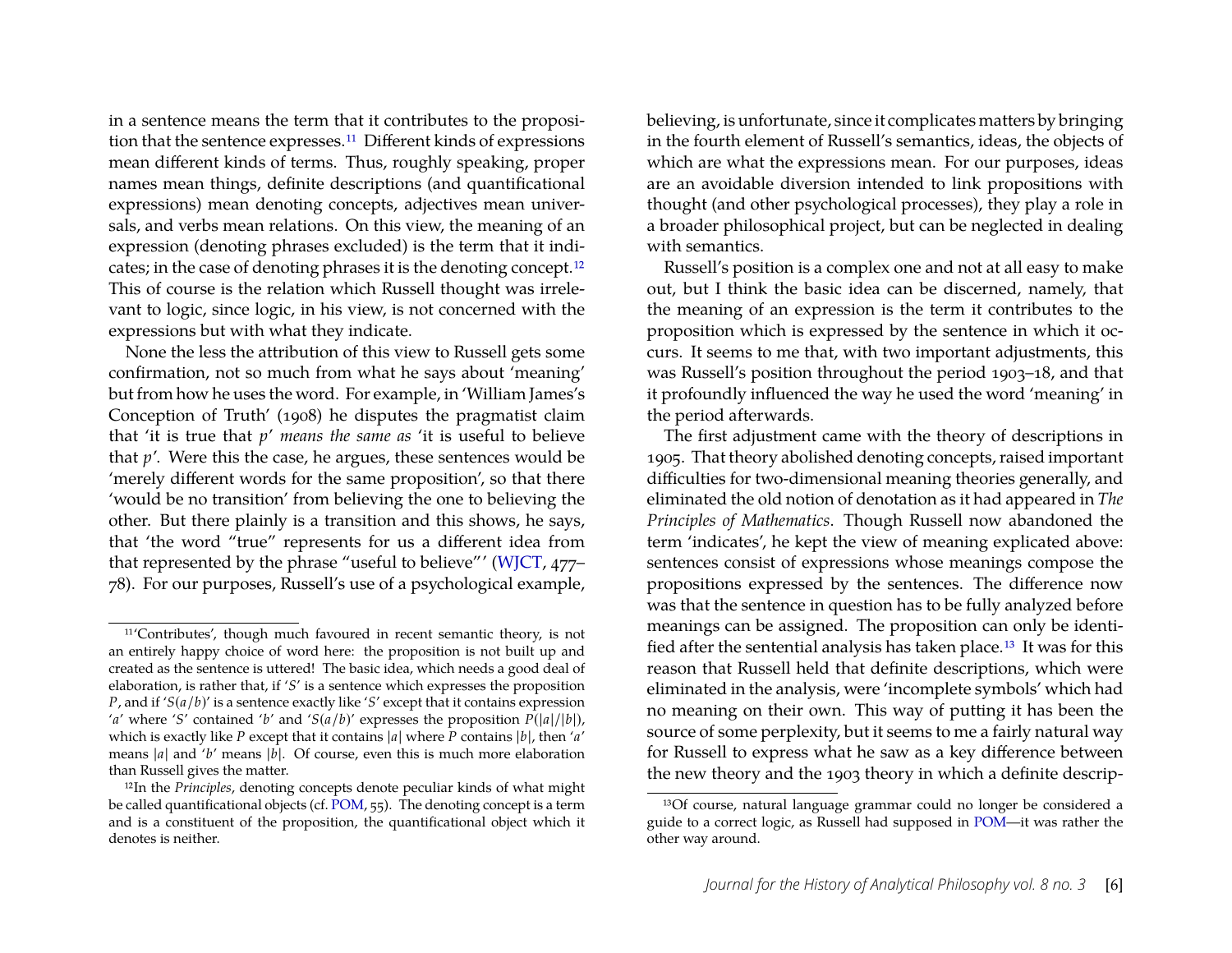tion did contribute a meaning (namely, a denoting concept) to the proposition expressed by the sentence in which it occurred.<sup>[14](#page-7-0)</sup> With the theory of descriptions, only expressions which occur in the fully analyzed sentence have meanings which form part of the proposition expressed by the sentence.

This understanding of meaning also removes another common source of perplexity about the theory of descriptions, namely the following notorious argument about 'Scott':

'[T]he author of *Waverley*' cannot mean the same as 'Scott,' or 'Scott is the author of *Waverley'* would mean the same as 'Scott is Scott'...; nor can 'the author of *Waverley*' mean anything other than 'Scott,' or 'Scott is the author of *Waverley*' would be false. Hence 'the author of *Waverley'* means nothing. [\(PM,](#page-13-0) I, 67)<sup>[15](#page-7-1)</sup>

This argument is often cited as evidence that Russell confused meaning with reference, for it is normally taken to rest upon an equivocation on 'meaning' as reference and 'meaning' as sense, to put the distinction in Fregean terms (e.g. [Jager 1972,](#page-18-3) 245). Thus, it is claimed, 'Scott is the author of *Waverley*' is false if 'the author of *Waverley*' *refers* to someone other than Scott, but 'Scott is the author of *Waverley*' means the same as 'Scott is Scott' only if 'Scott' *has the same sense* as 'the author of *Waverley*'. Russell's argument, it is claimed, therefore rests on a simple ambiguity. It would be odd if Russell made so simple a mistake, let alone repeated it several times over a period of decades, but even odder that he would make that mistake when the crucial step which led him to the theory of descriptions was the rejection of anything akin to the Fregean concept of sense. For Russell, what made it false that 'The author of *Waverley* is Scott' means

the same as 'Scott is Scott' was that these expressed two different propositions, not that 'the author of *Waverley*' and 'Scott' had different senses. A Fregean would find that the argument traded on an ambiguity, but Russell was no Fregean. If we take the argument in his own terms, and read 'means *x*' as 'contributes *x* to a proposition' then the argument holds up: if 'the author of *Waverley*' contributed Scott to the proposition expressed by 'Scott is the author of *Waverley*' then that would be the same proposition as is expressed by 'Scott is Scott'; if it contributed any other object then the proposition would be false. Hence, it contributes nothing.[16](#page-7-2)

The second adjustment came when Russell abandoned the substitutional theory and, by means of the multiple-relation theory, came to treat propositions themselves (or, more accurately, the expressions which express them) as incomplete symbols. Without propositions, the meaning of an expression can no longer be identified with the object it contributes to a proposition. Yet the change this requires in the theory of meaning is comparatively slight. In multiple relations (intentional relations, such as belief, hope, fear, understanding), a mind is related to the actual objects that the belief, hope, fear, etc. is concerned with; that is, to what were formerly the constituents of the erstwhile proposition. When the belief is expressed, the sentences used, when fully analyzed, identify the items which are the object terms of the multiple relation. The expressions themselves, in Russell's idiolect, still mean these objects. The loss of propositions themselves does not make a huge difference to the theory of meaning: the objects which were formerly constituents of propositions are now constituents of a belief-complex, or some other complex produced by what Claudio [de Almeida](#page-17-5) [\(1998,](#page-17-5) 136) usefully called 'propositional activity'.[17](#page-7-3) For the sake of simplicity I

<span id="page-7-0"></span><sup>14</sup>Russell's way of putting the distinction has good historical roots in the way the distinction between categorematic and syncategorematic expressions was sometimes drawn semantically by medieval logicians: the former have independent meaning, while the latter are semantically incomplete and have to be combined with categoremata to be meaningful.

<span id="page-7-1"></span><sup>&</sup>lt;sup>15</sup>The argument is repeated in [PLA,](#page-13-0) 221, using 'stands for' instead of 'means', and again in [MPD,](#page-13-0) 85, once more using 'means' (and no doubt elsewhere).

<span id="page-7-2"></span><sup>16</sup>The conclusion is a bit sweeping: it does of course contribute *Waverley* and the concept of authorship, but it does not contribute an object which is the value of the descriptive function 'the author of *Waverley*'.

<span id="page-7-3"></span><sup>17</sup>For a brief survey of Russell's treatment of propositions throughout the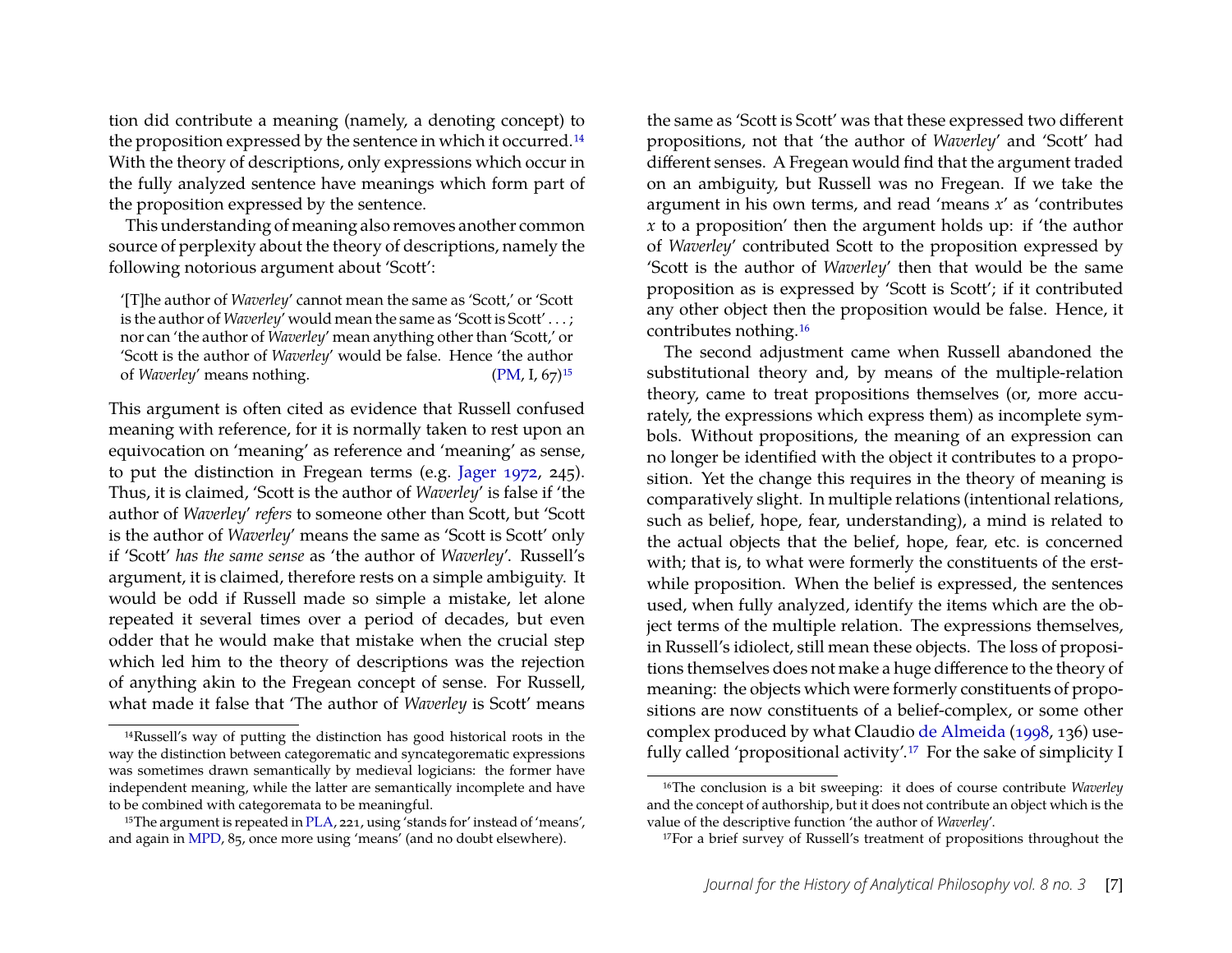will continue to talk of propositions as if there were such things. No confusion will result, so long as it is remembered that, between 1910 and 1913 at least, 'the constituents of a proposition' means the objects of a 'propositional' mental act.

Russell's theory of meaning is obviously a long way from the the farcical reference theory that Strawson and Ryle attack, but it is still an objectual theory of meaning and this, in itself, is problematic. One obvious, fundamental requirement on any concept of meaning worth the name is that it be tightly linked with understanding: the meaning of an expression is what you grasp when you understand it.[18](#page-8-0) But this invites a new round of Strawson and Ryle jokes, if meaning is construed objectually. For what object must one grasp if one is to understand the name 'Sir Edmund Hillary', surely not Sir Edmund himself? Russell's objectual theory of meaning certainly faces problems of this type. As a theory of how propositions are constituted there is, perhaps, nothing to object to, but unless it can be connected to an account of how sentences are understood it will have failed the most basic requirement of an account of meaning. In fact, Russell does have a well-known answer to this problem: his principle of acquaintance. The principle is typically formulated in terms of the understanding of propositions, but the connection with the understanding of expressions is made explicit in *The Problems of Philosophy* : 'We must attach some meaning to the words we use, if we are to speak significantly and not utter mere noise; and the meaning we attach to our words must be something with which we are acquainted' [\(POP,](#page-13-0) 91). On the same page, he states the principle of acquaintance: 'Every proposition which we can understand must be composed wholly of constituents with which we are acquainted.'[19](#page-8-1) Now I don't want to say that this is a very good account of what it is to understand an expression, but it

does indicate that Russell recognized that even an objectual theory of meaning must give an account of what it is to understand an expression.

So here we have the rather tenuous basis for attributing the reference theory of meaning to Russell. In Russell's philosophy, at the time he held what I called the 'naive theory of meaning', there was simply no such concept as Strawson's concept of reference. Denotation is not even a relation between words and terms; and indication (such as it is) has much wider application than Strawson would allow for reference. True, Russell does, I believe, identify meaning with indication and this produces an objectual theory of meaning and this might be thought to be a serious error in itself. Meaning, it might be claimed, is what Russell in the letter to Welby called 'sense'—what is expounded in dictionaries and preserved in translation—and to use the word in any other way is to risk confusing oneself and others. Well, it certainly confused others—we have the evidence of Ryle and Strawson—but I doubt very much that it confused Russell. To insist too strongly on this objection is to confuse the contingent vagaries of usage with a priori necessities. In identifying meaning with indication, Russell was not, I think, straying too far from either ordinary or philosophical uses of 'meaning' at that time. Ryle and Strawson used 'meaning' exclusively to cover what was expounded in dictionaries and preserved in translation. In their terminology, only linguistic expressions could have meaning, and to know the meaning of an expression was to understand it, specifically to know how to use it. This, I think, was not just ordinary usage being incorporated into philosophy, but was actually a construction of a technical term in mid-twentieth century philosophy of language. Earlier in the century, 'meaning' was used much more widely by philosophers—and, in ordinary language, I think it still is. It was not restricted to language, but was used in philosophy, almost generically, to indicate pretty much any kind of symbolization, association, or aboutness. It was not exclusively semantic, nor even exclusively intentional. It could

whole period covered by this paper, see [Godden and Griffin](#page-17-6) [\(2009\)](#page-17-6).

<span id="page-8-1"></span><span id="page-8-0"></span><sup>&</sup>lt;sup>18</sup>This is (approximately) Dummett's formulation  $(1975, 2)$ .

<sup>&</sup>lt;sup>19</sup>It is often thought that he held this principle only after the theory of descriptions, but it dates back at least to 1903 (cf. [PAD,](#page-13-0) 307).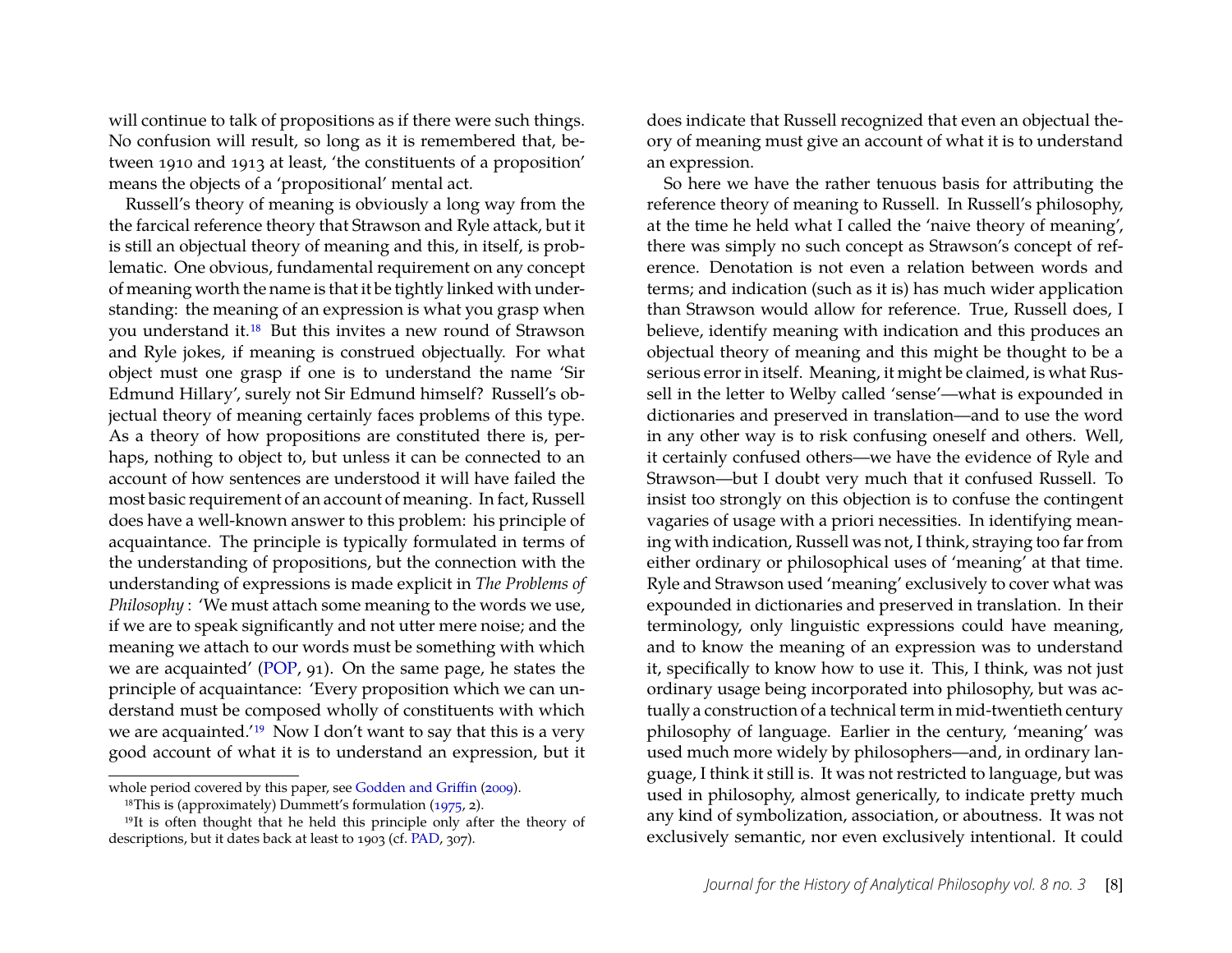include physical, causal relations ('clouds mean rain') and was used in still wider ways which are harder to characterize ('the meaning of life' or 'the meaning of relativity', to quote one of Einstein's titles). For most of the first half of the twentieth century 'meaning', even in careful, correct philosophical prose, was used as a sort of omnibus expression, useful precisely because of its extreme flexibility. I think Russell was well within his rights to use the word as he did.

All this is by way of background to my main concern. There are two points that I want to emphasize from the background: (1) That the heart of Russell's concept of meaning from 1903 to 1918 was the idea that the meaning of an expression was the item it contributed to a proposition or to some propositional activity. These meanings were constituent parts of the proposition (or objects of the propositional activity). While the background theories of propositions and multiple relations were obviously parts of the technical philosophical apparatus, the account Russell gave of the nature of an expression's meaning, though widely different from what Ryle and Strawson would admit in the 1950s, did not stretch the word 'meaning' beyond its normal use at the time he wrote (nor, I believe, later). This view of meaning, I think, influenced the way Russell used the word even after 1918, when, to anticipate slightly, he applied the word to essentially the same things, even though the word 'proposition' was now applied to a fundamentally different type of entity. (2) That questions about language were not very high on Russell's agenda during this period. Accordingly, he gave us no very well worked out theory of meaning. We have rather a number of scattered remarks which I have attempted to assemble into a consistent account: there may well be others which do not fit.

#### **3. Russell on Meaning After 1918**

Russell's interest in language developed around 1918,[20](#page-9-0) and owed a great deal to the influence of Wittgenstein. Some of the influence was, I think, direct: Wittgenstein's own interest in language was profound and some of it rubbed off onto Russell. But more important than that was the effect of Wittgenstein's criticism in 1913 of the multiple-relation theory of judgment, the theory which enabled Russell to eliminate propositions by treating sentences as incomplete symbols. The failure of the multiplerelation theory put Russell in need of a new theory of propositions which avoided resurrecting them as the sort of objective, non-linguistic, non-psychological, complex object they had been in *The Principles of Mathematics*.[21](#page-9-1) Russell turned his attention to the problem when he was in prison in 1918. The first statement of the new theory came the following year in 'On Propositions: What They Are and How They Mean' [\(OP\)](#page-13-0), in which for the first time Russell treated propositions as representational. Once again, they are genuine complex objects, but this time they are objects which are composed, not of the objects they are about, but of words (or other symbols) or images which represent those objects. In [OP,](#page-13-0) for the first time, barring some preliminary prison notes [\(MN,](#page-13-0) 270–71), we find him attempting a full-fledged theory about how words work.

The theory that Russell puts forward in 'On Propositions' [\(OP,](#page-13-0) 281–93) is repeated at greater length in *The Analysis of Mind* which was published two years later, having been delivered as

<span id="page-9-0"></span><sup>&</sup>lt;sup>20</sup>In [PLA](#page-13-0) he says: 'There is a good deal of importance to philosophy in the theory of symbolism, a good deal more than at one time I thought' [\(PLA,](#page-13-0) 166). Cf. also [MPD,](#page-13-0) 145.

<span id="page-9-1"></span><sup>21</sup>Wittgenstein had told Russell on 22 July 1913 that he thought his objection to his theory of judgment 'can only be removed by a correct theory of propositions' [\(CL,](#page-13-0) 33). I think that much of Russell's most fundamental philosophical work over the next eight years arose from taking this diagnosis to heart. The fullest statement of the results is to be found in Appendix C of the second edition of [PM.](#page-13-0)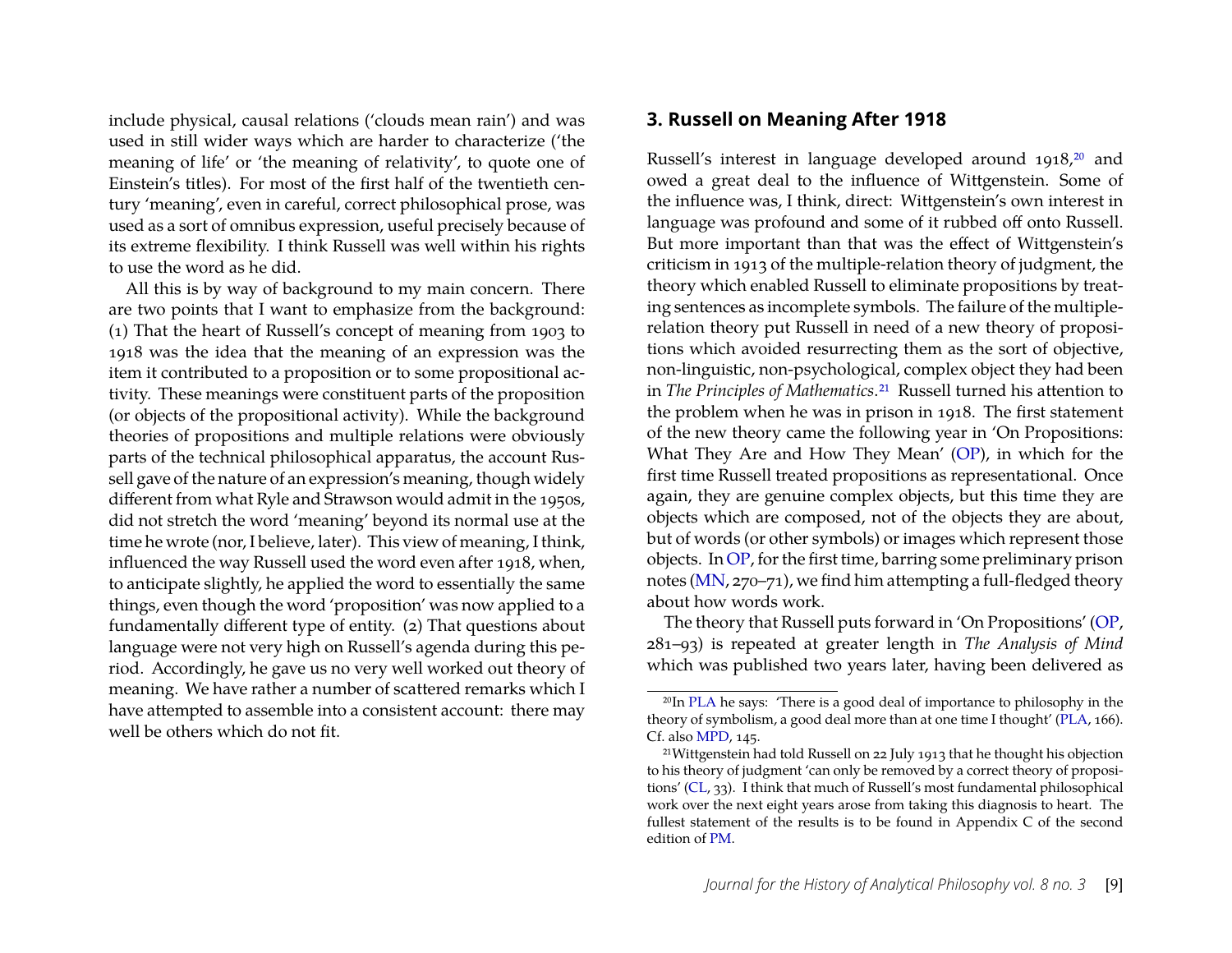lectures in Beijing and London. And it is on the later book that I want to focus my attention. Lecture 10 of the book is entitled 'Words and Meaning' and sets out, as Russell explains in the first sentence, to determine 'what is the relation called "meaning"': 'The word "Napoleon," we say, "means" a certain person . . . It is this relation we must now investigate.' [\(AMi,](#page-13-0) 188). This looks like an unabashed reassertion of the reference theory, and moreover in, apparently, a cruder form than it had previously appeared, for, Russell no longer offers exemptions for particular classes of words, nor caveats about the need for prior logical analysis which had mitigated his previous account.

But all this needs to be read as if it were written by a philosopher writing circa 1920, not as if it were written by an ordinary language philosopher writing in 1950. It is clear, first of all, that what Russell is primarily interested in in Lecture 10 of *The Analysis of Mind* is the way language relates to the non-linguistic world: he is concerned with the relation between words and what they designate.<sup>[22](#page-10-0)</sup> He announces this clearly enough at the very beginning of the lecture, and might have been easily understood had he not used the word 'meaning' for the relationship. In the first half of the lecture he runs through the different traditional parts of speech and relates each to a category of non-linguistic item: thus proper names relate to things, general nouns to classes of things, gerunds to occurrences, adjectives to universals, and prepositions to relations. These are the relations that Russell is concerned with, and he calls them 'meaning'. He evidently needs some word to cover all these cases and, as I noted before, there are not many options available. Certainly not 'refers', which is far too specialized. In fact, he needs an even broader word now than he did before 1918, since he needs it to cover also the analogous relation for non-linguistic symbols and also the relation between images and what they are images of. Some technical

<span id="page-10-0"></span><sup>22</sup>This was, indeed, his enduring concern, as he makes clear throughout [IMT](#page-13-0) and in [MPD,](#page-13-0) chap. XIII.

vocabulary may have helped, but most of what is available in the area comes already freighted with baggage from previous usages. At all events, for better or worse, Russell chose 'means'; and not, I think, inappropriately.[23](#page-10-1) It is surely within the range of common usage to say that a preposition means a relation, even if linguistic philosophers might find it unsophisticated. Russell's use of 'meaning' in this respect is entirely of a piece with his use of it before 1918. In fact, the relation of a word to its Russellianmeaning remains, in 1919, exactly what it had previously been. Russell's survey of parts of speech and the kind of items they 'mean' in *The Analysis of Mind* bears comparison to the somewhat different list of parts of speech and what they 'indicate' in *The Principles of Mathematics*. But after 1918 we can't talk of the meaning of an expression as what it contributes to a proposition, because propositions are now linguistic (or mental) entities. They contain the things that mean, not the things meant.

At all events, we have to acknowledge that Russellian-meaning is not Wittgensteinian meaning, nor Rylean or Strawsonian meaning, and that what Russell says in Lecture 10 concerns primarily Russellian-meaning. In the first half of the lecture he goes, case by case, through the traditional parts of speech considering (in varying detail) how they are related to their Russellianmeanings. In the second half of the lecture he considers the relation between words and images. According to Russell, images, like words, can be used to make propositions and images sometimes intervene between words and their Russellian-meanings. But the image is never the Russellian-meaning of the word. Words (or other symbols for that matter) may be used to call up images of the items which are the Russellian-meanings of the words. Russell does not give a systematic account of Russellianmeaning. Rather, he gives informally a number of illustrations

<span id="page-10-1"></span><sup>23</sup>Russell's relative indifference to the terminology he is using here is illustrated by the fact that, six years later, in *The Analysis of Matter* he goes (more briefly) through a similar list and once again uses 'indicates' for the relation though he slips back to 'means' in the next paragraph [\(AMa,](#page-13-0) 242–43).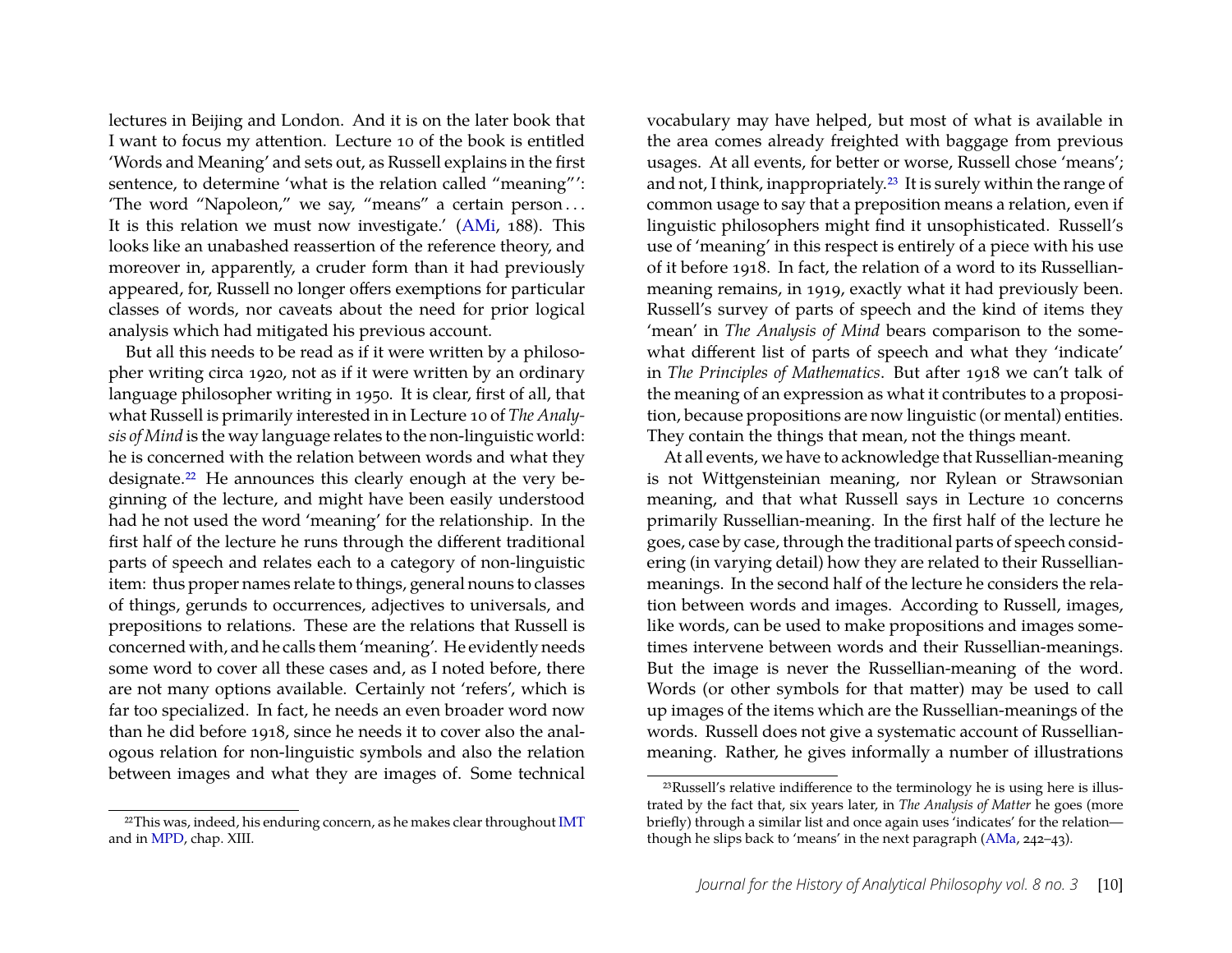of the type of relation he has in mind. Not surprisingly, given the generally naturalistic turn in his philosophy in  $1919$ ,  $^{24}$  $^{24}$  $^{24}$  his overall approach is causal, utilizing (where he is most explicit) the stimulus-response mechanisms of Watsonian behaviourism. Unfortunately, he says very little about how the process works when the Russellian-meaning is an abstract object (i.e., a universal or a relation). Indeed, as he points out, the behaviourist account works satisfactorily only when words are used in the presence of their Russellian-meanings, and this is what leads him to introduce images into his account. Images, of course, may be fitted into a causal account of mental activity, but hardly into a behaviourist one.[25](#page-11-1)

So the lecture on words and meaning in *The Analysis of Mind* is very largely concerned with the way words relate to elements of the real world. But how does this relate to how words are understood? Russell's earlier account, that expressions are understood when we are acquainted with their Russellian-meanings, is now not available to him (and in my view, a good thing too): the old relation of acquaintance, which played such a fundamental part in his earlier philosophy, has been abandoned. But the gap it was intended to fill remains. Russell does not say much about understanding in *The Analysis of Mind*, but what he does say is surprising and important. Not surprising, however, is the fact that Russell offers a broadly behaviourist account of understanding an expression: 'We may say', he writes, 'that a person understands a word when (a) suitable circumstances make him use it, (b) the hearing of it causes suitable behaviour in him.' [\(AMi,](#page-13-0) 197). He calls these active and passive understanding, respectively. But what follows next is surprising.

Russell writes:

It is not necessary, in order that a man should 'understand' a word, that he should 'know what it means,' in the sense of being able to say 'this word means so-and-so.' Understanding words does not consist in knowing their dictionary definition, or in being able to specify the objects to which they are appropriate. Such understanding as this may belong to lexicographers and students, but not to ordinary mortals in ordinary life. Understanding language is more like understanding cricket: it is a matter of habits, acquired in oneself and rightly presumed in others. To say that a word has a meaning is not to say that those who use the word correctly have ever thought out what that meaning is: the use of the word comes first, and the meaning is to be distilled out of it by observation and analysis.  $(AMi, 197)^{26}$  $(AMi, 197)^{26}$  $(AMi, 197)^{26}$  $(AMi, 197)^{26}$ 

This passage is surely a very striking anticipation of the use theory of meaning which Wittgenstein embraced over a decade later.<sup>[27](#page-11-3)</sup> We could well wish that Russell had said more and been more explicit. Indeed, it is not much of a theory; but then Russell wasn't theorizing about the psycho-socio-behavioural business of understanding a word, he was concerned about the relation of words to the world and mentioned understanding mainly to

<span id="page-11-1"></span><span id="page-11-0"></span><sup>24</sup>On this see [Stevens](#page-18-9) [\(2006\)](#page-18-9).

<sup>25</sup>A lot is made of Russell's alleged behaviourism, but Russell was never a full-fledged behaviourist, as his admission of images demonstrates. *The Analysis of Mind* is, I think, the most behaviourist of his works, and in [MPD,](#page-13-0) 146, he acknowledges that there he proceeded 'as far as possible on behaviourist principles while expecting these principles to prove ultimately inadequate'. In *An Outline of Philosophy* [\(OOP\)](#page-13-0) he repeats the difficulty behaviourists face in trying to explain the use of words in the absence of the relevant objects without the use of images (77–79) but also presciently adds a new problem, namely that of explaining the creativity of language (57–58). This is not the place to explore the limits of Russell's adherence to behaviourism.

<span id="page-11-2"></span> $26$ This view, and even the same wording, is present already in [OP:](#page-13-0) 'A word has meaning, more or less vague; but the meaning is only to be discovered by observing its use: the use comes first, and the meaning is distilled out of it' [\(OP,](#page-13-0) 290). Twenty years later the same line of thought appears in *Inquiry into Meaning and Truth*: 'It is obvious that knowing a language consists in using words appropriately, and acting appropriately when they are heard. It is no more necessary to be able to say what a word means than it is for a cricketer to know the mathematical theory of impact and of projectiles' [\(IMT,](#page-13-0) 26). There, however, it is set in a much more elaborate account of the nature of (natural) language than any Russell had previously offered, and one which deserves much closer study than it has received.

<span id="page-11-3"></span><sup>27</sup>Wittgenstein's first serious statement of the position occurs in *The Blue Book* which dates from 1933–34.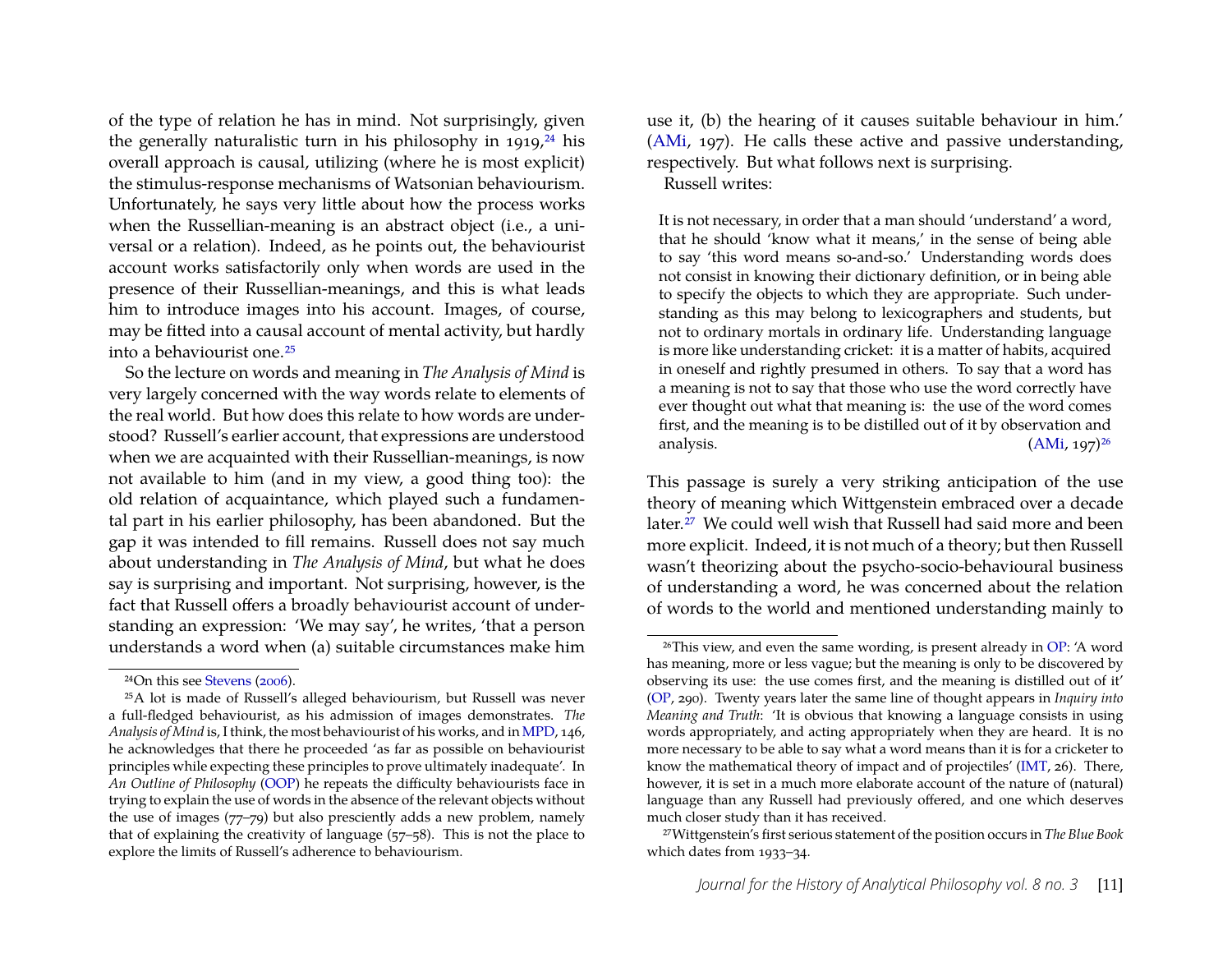set it aside as *not* requiring the sort of knowledge of Russellianmeanings that a purely referential theory of meaning might seem to suppose.

The passage I've just quoted seems to me remarkably prescient in at least three ways: (1) in insisting on the primacy of use for understanding language; (2) in comparing understanding language to understanding a game; and (3) most importantly, in holding that the sort of knowledge involved in understanding an expression is not knowledge *that* a certain definition is correct, nor knowledge *of* (i.e., acquaintance with) a particular object (its meaning), but knowing *how* to use it correctly. The latter, in particular, points to a concept of meaning which entirely avoids reifying meanings. In stating his position Russell very carefully uses only the verbs 'use' and 'understand' and avoids any nominalization.[28](#page-12-0) The definite description, 'the meaning of "*w*"', is reserved for whatever '*w*' designates, what we are calling its Russellian-meaning.[29](#page-12-1) The meaning of a word for Russell, the Russellian-meaning of a word, was always some objective entity. But, after 1918, understanding the word did not involve any kind of object at all, it consisted entirely in knowing how to use it properly.[30](#page-12-2)

There is another respect in which Russell's treatment of language in *The Analysis of Mind* anticipates Wittgenstein's—this time in methodology rather than doctrine. Wittgenstein is quite

naturally regarded as one of the originators of speech act semantics, and his discussion of language is conducted very largely through the discussion of particular examples of speech acts or series of them, which he called language-games. This is true in the *Philosophical Investigations*, but most tediously in *The Brown Book*. I'm not here concerned with the concept of a languagegame itself, nor with the theory of its deployment in the philosophy of language, but with the actual use of language-games in philosophical discussion about language. I noted earlier that in *The Analysis of Mind* Russell does not proceed by means of definitions and general principles, but by using illustrative examples. For example, he illustrates how one might use the word 'motor' to cause someone to jump out of the way, and how this would be different if the person to whom we were speaking was a Frenchman with a limited knowledge of English, or if one were teaching the word to a child [\(AMi,](#page-13-0) 199). A few pages later he considers (following an example of Watson's) how a child might, like one of Wittgenstein's builders, call out 'box' when they need a box to put their toys in [\(AMi,](#page-13-0) 204). The use of such examples fits very well with an account of language in which meaning is 'distilled' from use, for the examples give us illustrations of the way words are used. The similarities between Russell's examples and Wittgenstein's language-games are much less striking than those between Russell's and Wittgenstein's accounts of the importance of use in understanding an expression. Nonetheless, if any of Russell's examples had been used by Wittgenstein, they would surely have been treated as language-games, so it is worth noting that using such simple examples as ways of explaining the operation of language is something that occurs first in Russell, and then, with much greater emphasis, in Wittgenstein.

All this, in itself, might not have had great historical significance. Russell was constantly putting out original ideas which proved fruitful in other hands. And we don't always know whether Russell's suggestion affected subsequent developments or not: for example, his proposal, in his Introduction to the *Trac-*

<span id="page-12-0"></span> $28$ In [OOP,](#page-13-0) 77, he does use 'meaning' in this sense as a noun, but he puts it in sneer quotes.

<span id="page-12-1"></span><sup>29</sup>Though he does use 'meaning' to cover also the dictionary definition of the word, i.e., what he had called the 'sense' of the word in his letter to Welby.

<span id="page-12-2"></span><sup>30</sup>Looking back, one can find hints of this as early as *The Principles of Mathematics*, where, when he first talks of meaning, he notes that a meaningless sound 'could not be employed in the . . . way in which language employs words' [\(POM,](#page-13-0) 42). If this remark points to any theory of meaning at all, it is surely to the use theory. But then, rather than develop this suggestion, he turns his attention to the objects that the expressions indicate (and subsequently connects this to an account of the understanding of words by means of the concept of acquaintance).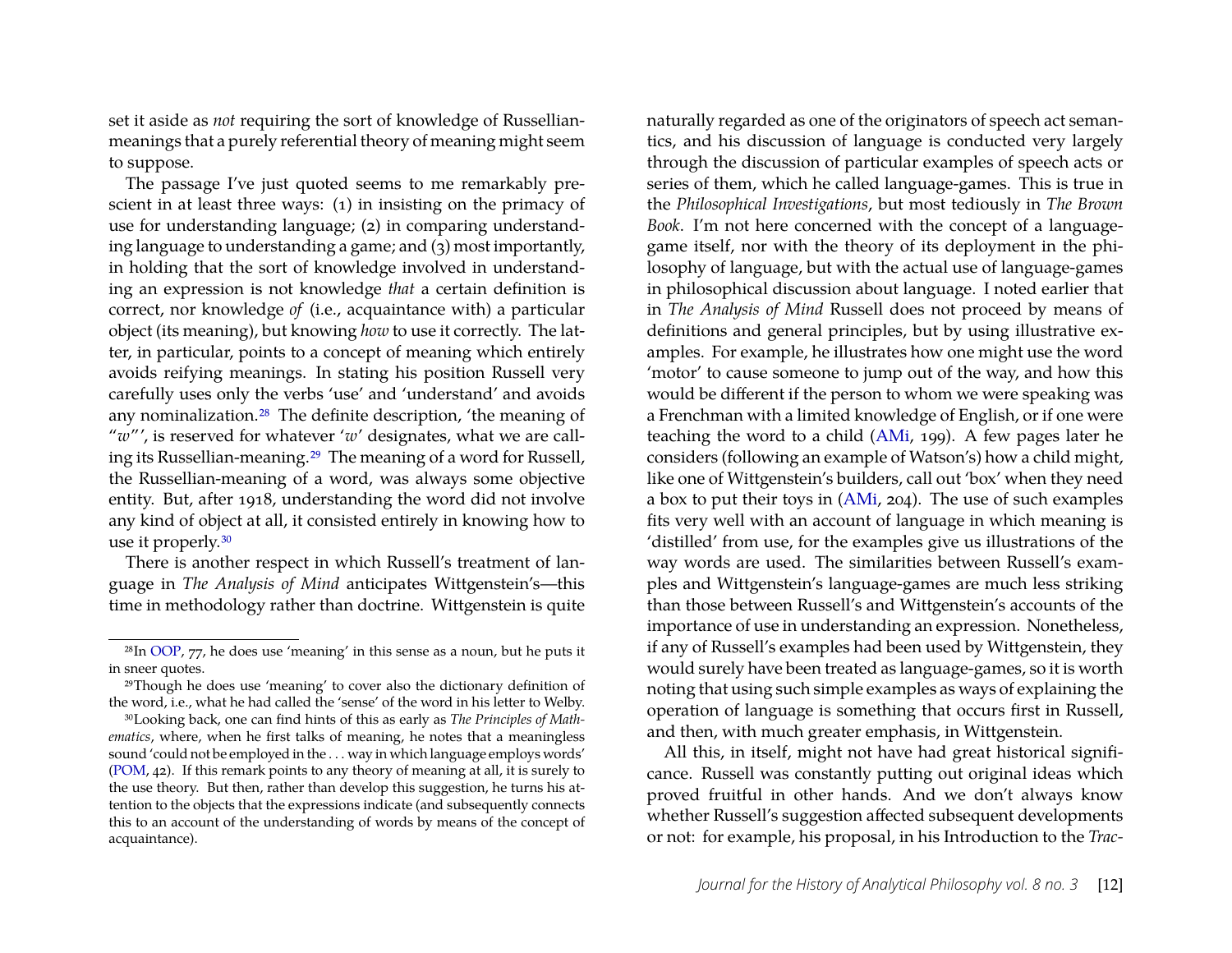*tatus*, of a hierarchy of languages for semantic purposes, a decade before Tarski cashed the idea in to good effect in the semantic conception of truth. We have no idea whether Tarski was influenced by Russell or not. We do know that he went far beyond Russell's suggestion.

The present case is different, however, for we have very convincing evidence that Wittgenstein read *The Analysis of Mind* with great care, from Garth Hallett's wonderfully well-informed *Companion to Wittgenstein's "Philosophical Investigations"* [\(Hallett](#page-18-6) [1977\)](#page-18-6). One of Hallett's undertakings in the book is to identify the views against which Wittgenstein's remarks in the *Philosophical Investigations* are directed. It will come as no surprise that Russell's views are high on the list, but it did surprise me how many allusions Hallett found to *The Analysis of Mind*, for I did not suppose that that was one of Russell's books that Wittgenstein thought should be bound in red. There are far too many allusions for me to list here: nearly forty in the first three hundred numbered paragraphs alone. They come from all parts of Russell's book, including many from the lecture on words and meaning, and almost all of them are points on which Wittgenstein disagrees with Russell. Hallett treats *The Analysis of Mind* as a foil to the *Investigations*. He holds that Russell's book 'is vitiated from start to finish by Russell's disregard of the truth "Essence is expressed by grammar" [\(PI,](#page-13-0) §371). He forgets that things are what we call them.' He says that Russell's book would be an 'impossibility' for 'anyone aware of the linguistic problems that Russell ignores' [\(Hallett 1977,](#page-18-6) 35). And for that very reason, he thinks that a comparison of the *Philosophical Investigations* with *The Analysis of Mind* 'is almost as revealing as a comparison with the *Tractatus*' (*ibid.*).

Hallett is concerned throughout to emphasize the singularity of Wittgenstein's philosophy. He is much less thorough in identifying respects in which Wittgenstein's ideas were anticipated by others. So, despite the care with which he searched *The Analysis of Mind* for doctrines Wittgenstein was taking aim at, he managed to miss the passage about understanding an expression

which I quoted above, despite its clear anticipation of several important Wittgensteinian themes (including the comparison of languages and games). Indeed, Russell's remark that meaning is distilled from use might seem to constitute some degree of recognition that things are what we call them, the fundamental insight whose absence, Hallett thinks, vitiates the entire book. These oversights notwithstanding, the evidence Hallett presents makes it clear that Wittgenstein read *The Analysis of Mind* very carefully indeed, and I don't think *he* missed the passage. I think he made very good use of it.

#### <span id="page-13-0"></span>**4. The Use Theory of Meaning**

Now it might be said in Wittgenstein's defence that it was he who emphasized the importance of the use account of meaning, and put it at the centre of his philosophy of language. This is certainly true. Russell, as we have already acknowledged, did not pay it a great deal of attention. Essentially all that he said about meaning (in the relevant, non-Russellian, sense) was that it was 'distilled out of [use] by observation and analysis'. But Wittgenstein can hardly be credited with having made an honest theory out of this remark—though, in fairness, he cannot be accused of trying to either. He aimed, he said, for a picture rather than a theory a useful conceit, for pictures have no logical consequences but what he offered by way of a picture was, essentially, the following remark: 'For a *large* class of cases—though not for all—in which we employ the word "meaning" it can be defined thus: the meaning of a word is its use in the language' [\(PI,](#page-13-0) §43). For Russell meaning was derived from use by observation an analysis. For Wittgenstein it is identified with use—though only in 'a *large* class of cases' and only with use 'in the language'. Much ink has been spilled trying to work out what Wittgenstein meant.<sup>[31](#page-13-1)</sup>

<span id="page-13-1"></span><sup>&</sup>lt;sup>31</sup>Including an earlier book by Hallett essentially devoted to this one remark [\(Hallett 1967\)](#page-17-8). Though, again, exceedingly well-informed (including, so far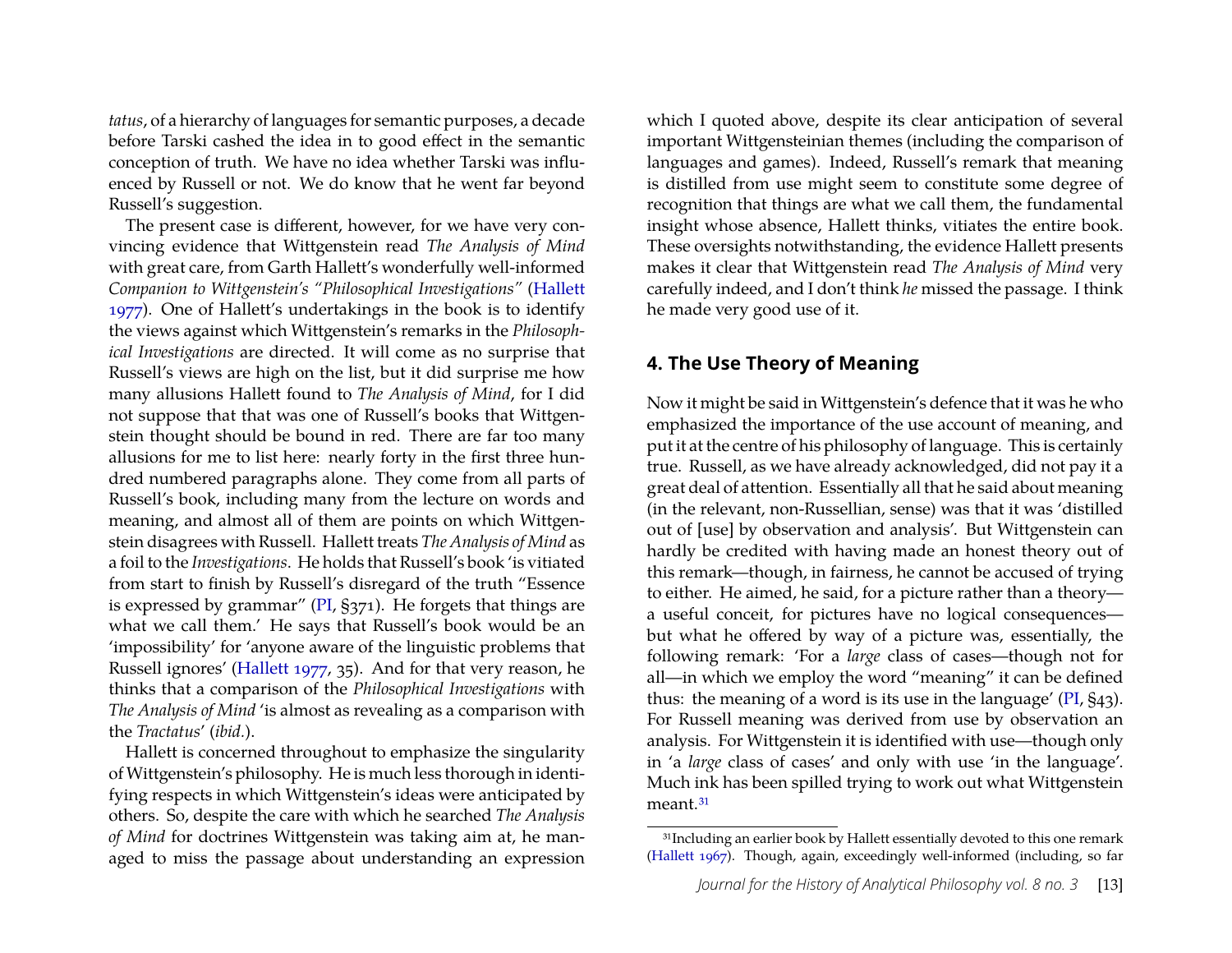As [Fogelin](#page-17-9) [\(1976,](#page-17-9) 121–22) points out, words can be used in all sorts of ways, not all of which are relevant to their meaning. Thus words can be used as passwords, to frighten people (when they are shouted in their ear), to practice typing, as part of a code, to test a sound system, to drown out a speaker, etc. (The first two examples are Fogelin's.) We need, therefore, some way of excluding these sorts of uses. To this end we could, as Fogelin notes, construct a 'careful taxonomy of the uses of language', but Fogelin rejects this because it is 'difficult' and 'saddle[s] Wittgenstein with paraphernalia he chose not to develop'. Instead, he proposes to 'rely upon context to settle what uses are relevant to a discussion' (*ibid*., 122). But this really will not do. We have (with two qualifications) a general account of the meaning of a word in terms of [some of] its uses and we have a promissory note (without any substantive backing) that context will reveal which uses those are. This is feeble, even for a picture, because we don't know what's in the picture and what's not—a picture may not have logical consequences, but it does at least have a boundary. Moreover, it seems to me that it is more feeble than what Wittgenstein actually offers; for Wittgenstein says that the meaning of a word is its use *in the language* and a case could, I suppose, be made that the sort of uses I listed above are not uses *in the language*. This, too, is a promissory note, but it does at least suggest where the relevant division in the taxonomy may be found and (albeit very vaguely) on what sort of principle it might be based. Obviously, an adequate theory (or even an adequate picture) would require a good deal more detail.

There are, however, even more basic difficulties with understanding what Wittgenstein means at [PI,](#page-13-0) §43. It is hard to take the remark quite literally, for then every time a word was used its meaning would change. But if Wittgenstein does not mean actual, particular uses of the word, at specific times, on specific

occasions, then he seems to be invoking a some kind of abstract idealization—the very kind of 'thing' for which, as he frequently complains, we are led to search fruitlessly by the appearance of a substantive.<sup>[32](#page-14-0)</sup> By far the best account of Wittgenstein's definition that I know of is that given by J. F. M. Hunter, who treats it as a definition by abstraction. His basic statement of Wittgenstein's position is that in sentences where the noun 'meaning' is used we can substitute 'use' and where the verb 'means' occurs we can substitute 'has the same use as' [\(Hunter 1971,](#page-18-10) 382). The second clause is the heart of the proposal: it allows us to move from "*w*" means "*w*'"' to '"*w*" has the same use as "*w*'"'. Generalizing and nominalizing, gives us 'two expressions have the same meaning iff they have the same use' and then, as in a standard definition by abstraction, 'the meaning of an expression is what it has in common with all expressions that have the same use'. Hunter, however, baulks at the nominalization. He takes very seriously to heart Wittgenstein's warning that the presence of a substantive makes us look for an object correlated to it and in this case he is emphatic that there is no such object as the meaning of '*w*'. Hunter would have us shun 'meaning' as a substantive altogether, as Russell did in *The Analysis of Mind*. He is even so bold as to suggest that Wittgenstein's use of the phrase 'the meaning of a word' in [PI,](#page-13-0) §43, is 'misleading' [\(Hunter 1971,](#page-18-10) 384, 387). But there is really no cause for embarrassment here: language is full of substantives which lack correlated objects; the desire to look for an object when we see a substantive can be resisted! But the usual way of dealing with such cases, Russell's theory of definite descriptions, will not help in this case, because we will need some sentences of the form ' $\varphi$  (the meaning of " $w$ ")', where the description has a primary occurrence, to be true. In the case of definitions by abstraction, however, there is a perfectly good trick

as I can tell, discussions of all relevant secondary literature up to the date of publication), it does little to clarify Wittgenstein's position.

<span id="page-14-0"></span><sup>&</sup>lt;sup>32</sup>'We are looking for the use of a sign, but we look for it as though it were an object *co-existing* with the sign. (One of the reasons for this mistake is again that we are looking for a "thing corresponding to a substantive.")' [\(BBB,](#page-13-0) 5; cf. also 1).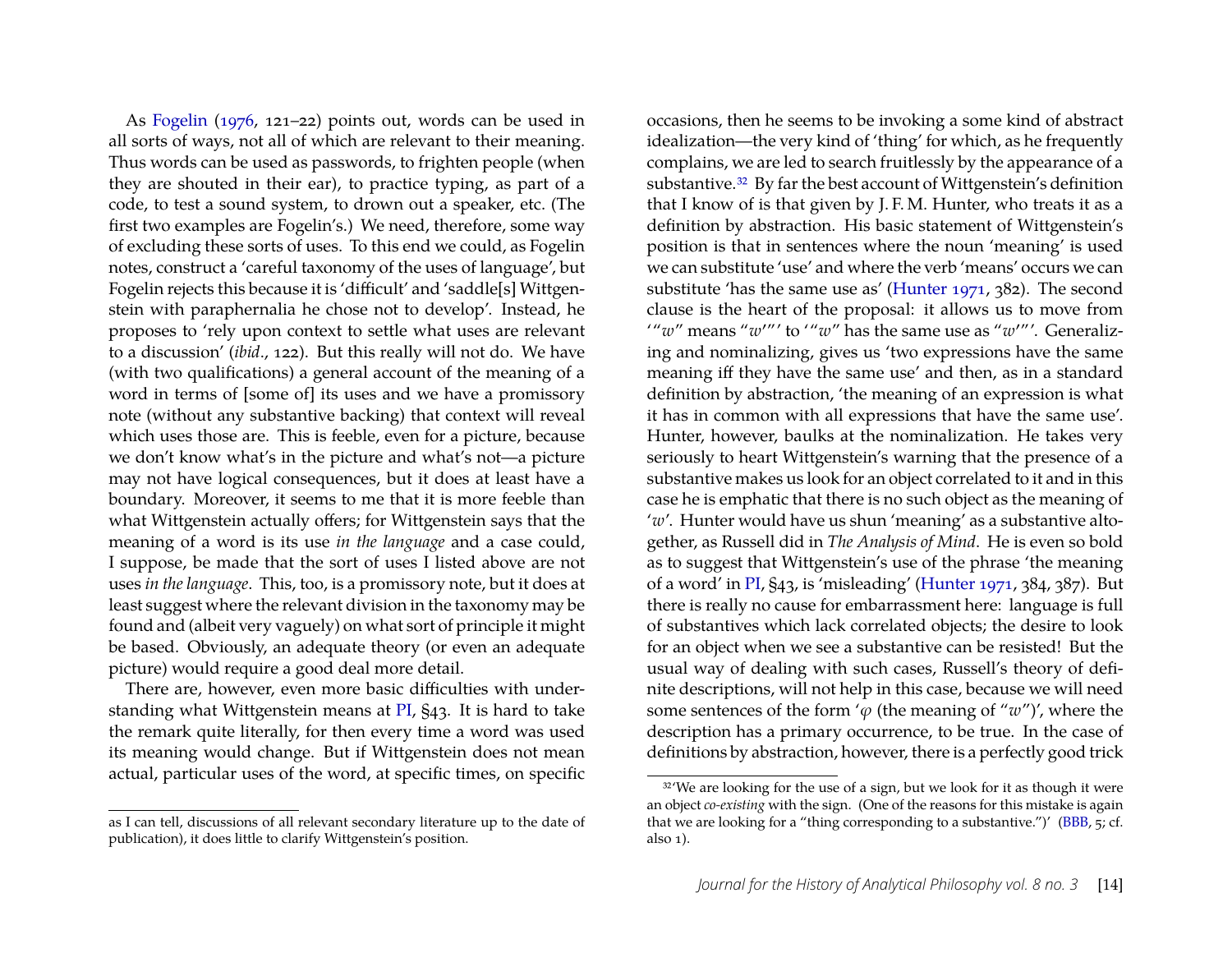for achieving this and one which, moreover, Wittgenstein would have been very familiar with, having seen it used elsewhere by Russell. We don't have to postulate an object for 'the meaning of "*w*"' to refer to, we can simply define 'the meaning of "*w*"' as 'the set of all expressions having the same uses as "*w*"'. Here we have no ontology beyond the expressions and their uses, the set is taken entirely extensionally, and in this particular case (so far as I can see) we don't even have to suppose that the set is iterative.

So here we have a plausible-looking definition of the meaning of an expression in terms of its use, which respects Wittgenstein's requirement that the meaning of an expression is not an object. It goes beyond anything suggested by Russell in *The Analysis of Mind*, but it does not require any paraphernalia which he has not already countenanced. How much of it is Wittgenstein and how much Hunter is a difficult question. Hunter takes some trouble to show that nothing in it is inconsistent with anything Wittgenstein says in the *Philosophical Investigations*.

But, alas, it will not quite do. Fogelin's problems come back to haunt us, though not quite in the same form as those already presented. We do still have to cash in our promissory note about 'use in the language' and 'in the language' ought to be added as a rider to 'use' throughout the discussion in the previous paragraph.[33](#page-15-0) I have no proposals to make on how to make good on the promissory note, but let's suppose the idea is on the right lines and that it can be done. There are other types of use, ones which it is hard to think of as 'outside the language', where our definition fails. If any two words have the same meaning, then 'tv' and 'television' do, yet there are occasions where one can be used and the other *cannot*: e.g., in the post-synchronization of dialogue in a film, or if you need a rhyme for 'me'. It is very hard to suppose that writing poetry or dubbing a soundtrack uses words 'outside of the language'. So we need to make an exception for some additional class (or classes) of cases, not acknowledged by Wittgenstein. What one wants to exclude are those cases in which other factors than meaning are relevant to the use, but this renders our explanation of meaning circular. How else to do it, I have no idea.

Nor do I know how to exclude the converse type of case, where words with different meanings are given the same use. In language as it is actually spoken (or written) error is ubiquitous and on many occasions it involves mistaking the meanings of words. Different cases need to be taken into account, ranging from isolated slips of the tongue and pen, through individual speech pathologies (such as those of Mrs Malaprop), to errors which occur relatively frequently across a wide range of speakers (e.g., 'disinterested' instead of 'uninterested') or writers (e.g., 'principle' instead of 'principal'), and to cases where the misuse becomes so pervasive that the word changes its meaning (e.g., 'fulsome'[34](#page-15-1)). That cases of this last type occur is undeniable (and acknowledged by the practice of even conservative lexicographers) and gives support to the thesis that meaning is a function of use. That cases of the first type occur but should not be taken to have any effect on the meaning of the words involved seems equally undeniable. It would be idiotic to suppose that there are sharp boundaries between these different cases, but if our definition of the meaning of a word is to work we have to find some reason for excluding all these cases except the last one from those uses which determine the word's meaning. The obvious reason is that they are all clearly *misuses* of a word, only uses in the last group may be considered correct uses. This suggests that we should limit the definition of 'the meaning of "*w*"' to those expressions which may *correctly* be used in the same way as '*w*'—but here 'correctly' *must* be understood to include 'cor-

<span id="page-15-0"></span><sup>33</sup>Making the addition does cause at least one new problem. We would want to say that 'five' and 'fünf' have the same meaning, but in what language do they have the same use?

<span id="page-15-1"></span><sup>34</sup>This used to mean something like 'excessively obsequious' but (at least in North-American English) is now more commonly used to mean just 'full' (or perhaps 'fuller').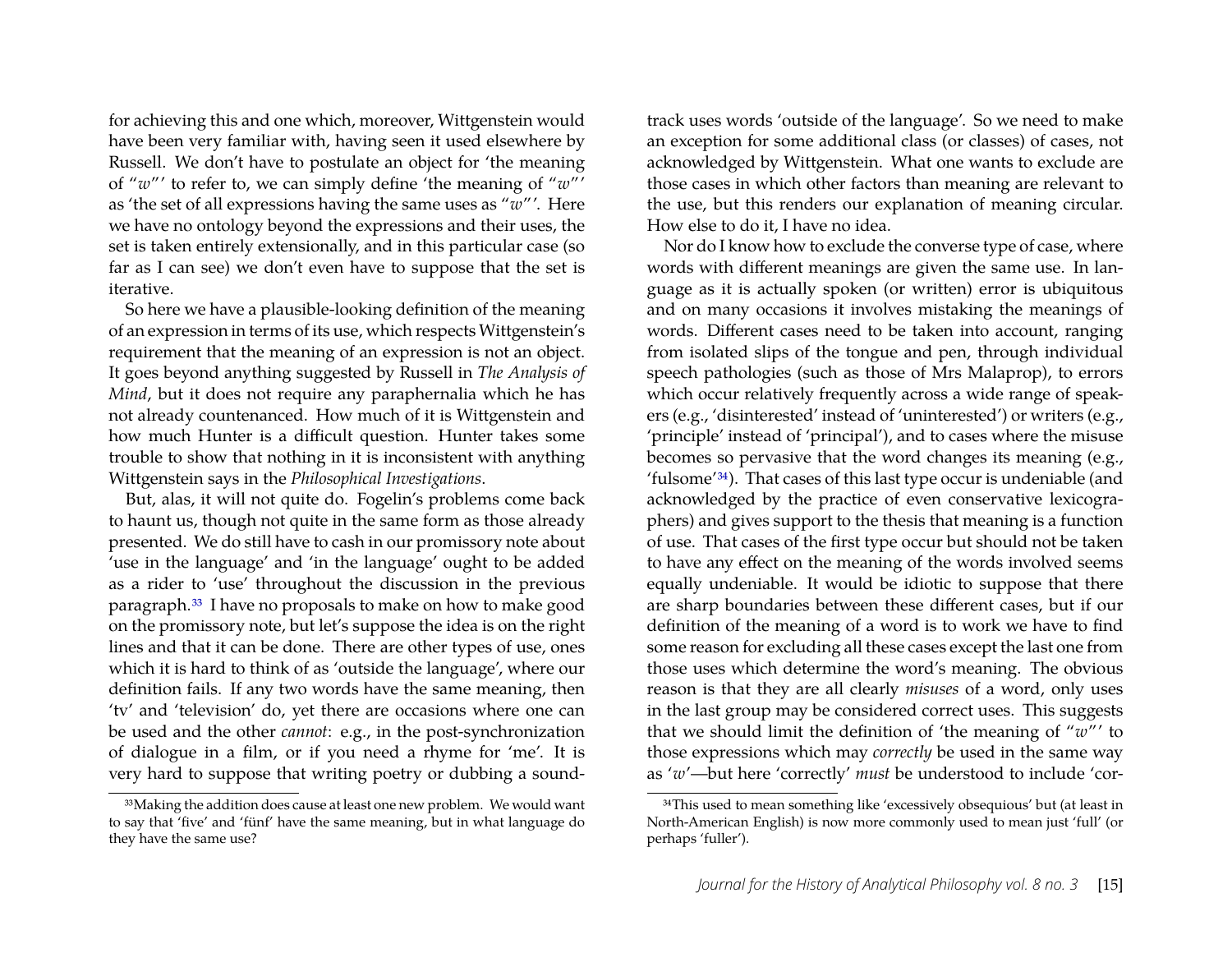rectly insofar as meaning is concerned'; for, otherwise, we will not have drawn the distinction where we need it. But, if that's what 'correctly' means, our definition of 'meaning' is circular.

That the meaning of an expression, in the sense in which we have been using the word in this section, depends, as Russell said, upon its use seems very plausible. It would surely be impossible for *all* the speakers of a language to be mistaken about the meaning of an expression with an established use in their language. Likewise, an outsider would look to the way the expression was used, when seeking an appropriate translation, for example. Neither Russell nor Wittgenstein, however, provide us with anything like an adequate theory of meaning as use or even an adequate definition of 'meaning' in terms of 'use' (though I think Hunter comes much closer to doing the latter than either of them). Nonetheless, it is unfortunate that deference to Wittgenstein and disdain for Russell have obscured (1) the true order of priority and (2) the very large amount of work that still needs to be done on a use theory of meaning.

#### **Acknowledgements**

A shorter version of this paper was read at the Russell and Wittgen*stein at the Crossroads* conference at McMaster University in 2013. I am grateful to participants for the comments on that occasion and for the comments of the anonymous referee for this journal.

#### **Nicholas Griffin**

McMaster University ngriffin@mcmaster.ca

#### **References**

#### **Works by Russell and Wittgenstein**

- AMa Russell, Bertrand, 1927. *The Analysis of Matter*. London: Allen and Unwin. Reprinted New York: Dover, 1954.
- AMi Russell, Bertrand, 1921. *The Analysis of Mind*. London: Allen and Unwin.
- BBB Wittgenstein, Ludwig, 1958. *The Blue and Brown Books*. Oxford: Blackwell. Reprint New York: Harper, 1965.
- CL Wittgenstein, Ludwig, 1995. *Cambridge Letters: Correspondence with Russell, Keynes, Moore, Ramsey and Sraffa*. Oxford: Blackwell.
- CPBR4 Russell, Bertrand, 1994. *The Collected Papers of Bertrand Russell*, vol. 4: *Foundations of Logic, 1903–05*, edited by Alasdair Urquhart. London: Routledge.
- CPBR5 Russell, Bertrand, 2014. *The Collected Papers of Bertrand Russell*, vol. 5: *Toward 'Principia Mathematica', 1905–08*, edited by G. H. Moore. London: Routledge.
- CPBR8 Russell, Bertrand, 1986. *The Collected Papers of Bertrand Russell*, vol. 8: *The Philosophy of Logical Atomism and Other Essays, 1914–19*, edited by J. G. Slater. London: Routledge.
	- IMT Russell, Bertrand, 1940. *Inquiry into Meaning and Truth*. London: Allen and Unwin.
	- MN Russell, Bertrand, 1918. 'Manuscript Notes.' In [CPBR8,](#page-13-0) 252–71.
	- MPD Russell, Bertrand, 1959. *My Philosophical Development*. London: Allen and Unwin.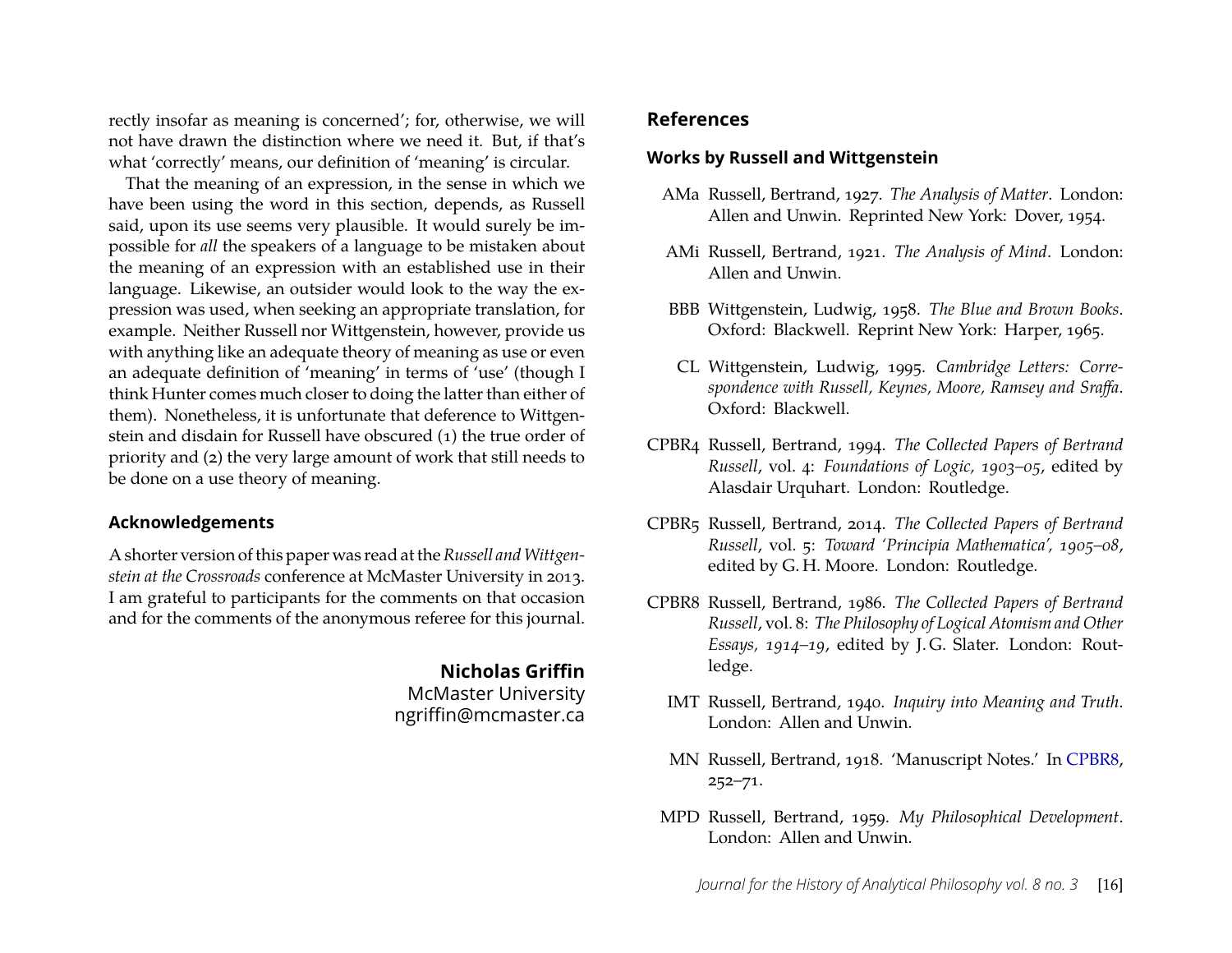- OD Russell, Bertrand, 1905. 'On Denoting.' *Mind* 14: 479– 93. Reprinted in [CPBR8,](#page-13-0) 415–27.
- OOP Russell, Bertrand, 1927. *An Outline of Philosophy*. London: Allen and Unwin.
- OP Russell, Bertrand, 1919. 'On Propositions: What They Are and How They Mean.' *Proceedings of the Aristotelian Society, Supplementary Volumes* 2: 1–43. Reprinted in [CPBR8,](#page-13-0) 278–306.
- PAD Russell, Bertrand, 1903. 'Points about Denoting.' In [CPBR4,](#page-13-0) 306–13.
	- PI Wittgenstein, Ludwig, 1953. *Philosophical Investigations,* translated by G. E. M. Anscombe. Oxford: Blackwell.
- PLA Russell, Bertrand, 1918. 'The Philosophy of Logical Atomism.' *The Monist* 28: 495–527. Reprinted in [CPBR8,](#page-13-0) 153–244.
- PM Whitehead, Alfred North and Bertrand Russell, 1925–27. *Principia Mathematica*. Cambridge: Cambridge University Press. First edition 1910–13.
- POM Russell, Bertrand, 1903. *The Principles of Mathematics*. Cambridge: Cambridge University Press. Reprinted London: Allen and Unwin, 1964.
- POP Russell, Bertrand, 1912. *The Problems of Philosophy*. London: Williams and Norgate.
- RTC Russell, Bertrand, 1944. *Reply to Criticisms.* In [Schilpp](#page-18-11) [\(1944\)](#page-18-11), 681–741.
- TLP Wittgenstein, Ludwig, 1921. *Tractatus Logico-Philosophicus,* translated by D. F. Pears and B. F. McGuinness. London: Routledge and Kegan Paul, 1961.

WJCT Russell, Bertrand, 1908. 'William James's Conception of Truth.' In [CPBR5,](#page-13-0) 472–85.

#### **Works by other authors**

- <span id="page-17-5"></span>de Almeida, Claudio, 1998. *Russell on the Foundations of Logic*. Porto Alegre: Coleção Filosofia, EDIPUCRS.
- <span id="page-17-1"></span>Black, Max, 1944. 'Russell's Philosophy of Language.' In [Schilpp](#page-18-11)  $(1944)$ , pp. 229–55.
- <span id="page-17-3"></span>Burnyeat, M. F., 1987. 'Wittgenstein and Augustine *De magistro*.' *Proceedings of the Aristotelian Society* 61: 1–24.
- <span id="page-17-7"></span>Dummett, Michael, 1975. 'What is a Theory of Meaning? (I).' In *The Seas of Language*, pp. 1–33. Oxford: Clarendon Press.
- <span id="page-17-2"></span>Field, Harty, 2004. 'The Consistency of the Naive Theory of Properties.' In *One Hundred Years of Russell's Paradox*, edited by Godehard Link, pp. 285–310. Berlin: de Gruyter.
- <span id="page-17-9"></span>Fogelin, Robert J., 1976. *Wittgenstein*. London: Routledge. Second edition, 1987.
- <span id="page-17-6"></span>Godden, David M. and Nicholas Griffin, 2009. 'Psychologism and the Development of Russell's Account of Propositions.' *History and Philosophy of Logic* 30: 171–86.
- <span id="page-17-4"></span>Griffin, Nicholas, 1996. 'Denoting Concepts in *The Principles of Mathematics*.' In *Bertrand Russell and the Origin of Analytical Philosophy*, edited by Ray Monk and Anthony Palmer, pp. 23– 64. Bristol: Thoemmes Press.
- <span id="page-17-0"></span>Hacker, P. M. S., 2010. 'Meaning and Use.' In *The Later Wittgenstein on Language*, edited by Daniel Whiting, pp. 26–44. London: Palgrave Macmillan.
- <span id="page-17-8"></span>Hallett, Garth, 1967. *Wittgenstein's Definition of Meaning as Use*. New York: Fordham University Press.